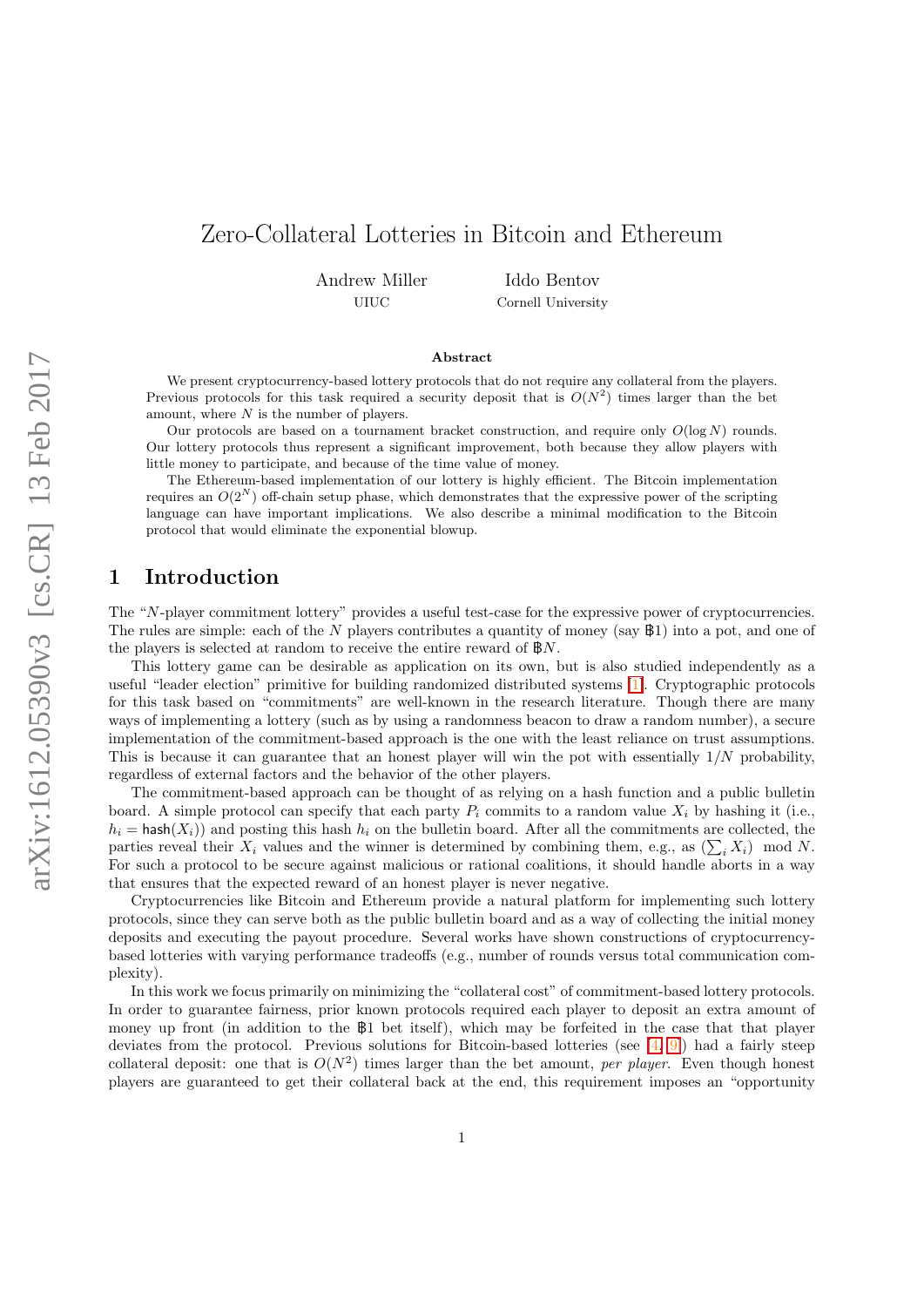cost" since the collateral is encumbered for the duration of the protocol; put another way, parties may not be able to afford to borrow the needed collateral.

In this paper we show novel protocols for reducing the collateral costs of N-player lotteries, in both Bitcoin (post-SegWit) and in Ethereum, that are the first not to require any collateral deposits whatsoever. Our protocol is based on two components: a) a collateral-free implementation of the simple case of a 2 player lottery, and b) a binary-tree tournament constructed from instances of the 2-player lottery. Both of our Bitcoin and Ethereum protocols require zero collateral and  $O(\log N)$  rounds.

A surprising outcome of our work is thus that it points to a new separation between the expressive capability of the scripting systems in Bitcoin and Ethereum. Although fair lotteries have been a well-known demonstration of Bitcoin's versatility, our best Bitcoin-based protocol is significantly more expensive in terms of off-chain setup (i.e., it requires an off-chain setup phase with  $O(2^N)$  signed transactions). Furthermore, the zero-collateral lottery is straightforward to implement in Ethereum's smart contract language, which easily expresses state machines that users update by sending transactions, whereas the Bitcoin version requires an unwieldy and indirect way of representing the state machine. Our evaluation (cf. Table [2\)](#page-13-0) shows that the overhead costs are sensitive to the choice of language design, hence lotteries may continue to serve as a useful expressiveness benchmark. In Section [7,](#page-13-1) we propose a minimal modification to Bitcoin that would close the performance gap.

Although fair lotteries have been a well-known demonstration of Bitcoin's versatility, our best Bitcoinbased protocol is significantly more expensive in terms of off-chain setup (i.e., it requires an off-chain setup phase with  $O(2^N)$  signed transactions). Furthermore, the zero-collateral lottery is straightforward to implement in Ethereum's smart contract language, which easily expresses state machines that users update by sending transactions, whereas the Bitcoin version requires an unwieldy and indirect way of representing the state machine. Our comprehensive evaluation (Table [2\)](#page-13-0) shows that the collateral requirement is sensitive to the choice of language design, and thus may continue to serve as a useful expressiveness benchmark. In the Appendix, we propose a minimal modification to Bitcoin that would close the performance gap.

#### 1.1 Background

The Blockchain Model of computation Our focus in this paper will be mostly concerned with ways in which Bitcoin [\[33\]](#page-16-0) and Ethereum [\[41\]](#page-16-1), two leading cryptocurrencies, differ. However, both systems are based on the Nakamoto "blockchain" protocol, and share mostly the same essential functionality as we review now. The underlying blockchain protocol can be thought of as a globally-ordered broadcast primitive, which can be configured for general purpose applications just by interpreting the contents of that log. In Bitcoin, the log is interpreted as a ledger of transactions that move quantities of money from one pseudonymous account to another. In Ethereum, the log is interpreted as a sequence of input commands to processes called "smart contracts" residing in a virtual operating system. Both systems provide some means of user programmability, allowing the flow of virtual money to be be constrained by fragments of code in a scripting language.

Ethereum provides a programming language resembling an actor-based process calculus — each "smart contract" process is defined as a behavior that reacts to each input and potentially modifies a local state or sends messages to other processes. Although this language is fairly general, the environment is well-known to be error prone [\[31,](#page-16-2) [15\]](#page-15-1). In principle, the language is Turing complete, however execution times are limited by transaction fees, called "gas", which are charged by the instruction. In contrast, the Bitcoin scripting language is mainly focused on signature verification, and can express a policy for accepting or rejecting a transaction, but cannot alter the effect of that transaction if accepted. A significant number of research papers have explored the possibility of building applications on top of cryptocurrencies, either by modifying the protocol [\[7,](#page-14-2) [29\]](#page-16-3), or by using Bitcoin's [\[13,](#page-15-2) [10,](#page-15-3) [21,](#page-15-4) [38\]](#page-16-4) or Ethereum's [\[15\]](#page-15-1) existing scripting languages. A goal of our work is to better understand how the design of each language affects its usefulness by focusing on a particular task, the N-player lottery.

As is typical for modelling cryptocurrencies  $[18, 34, 35, 30, 24, 23]$  $[18, 34, 35, 30, 24, 23]$  $[18, 34, 35, 30, 24, 23]$  $[18, 34, 35, 30, 24, 23]$  $[18, 34, 35, 30, 24, 23]$  $[18, 34, 35, 30, 24, 23]$  $[18, 34, 35, 30, 24, 23]$  $[18, 34, 35, 30, 24, 23]$  $[18, 34, 35, 30, 24, 23]$  $[18, 34, 35, 30, 24, 23]$  $[18, 34, 35, 30, 24, 23]$ , we assume that the underlying synchronicity of the communication network is such that transactions submitted to the blockchain system are accepted within a bounded time and that timestamp information available to the smart contract is approximately synchronized.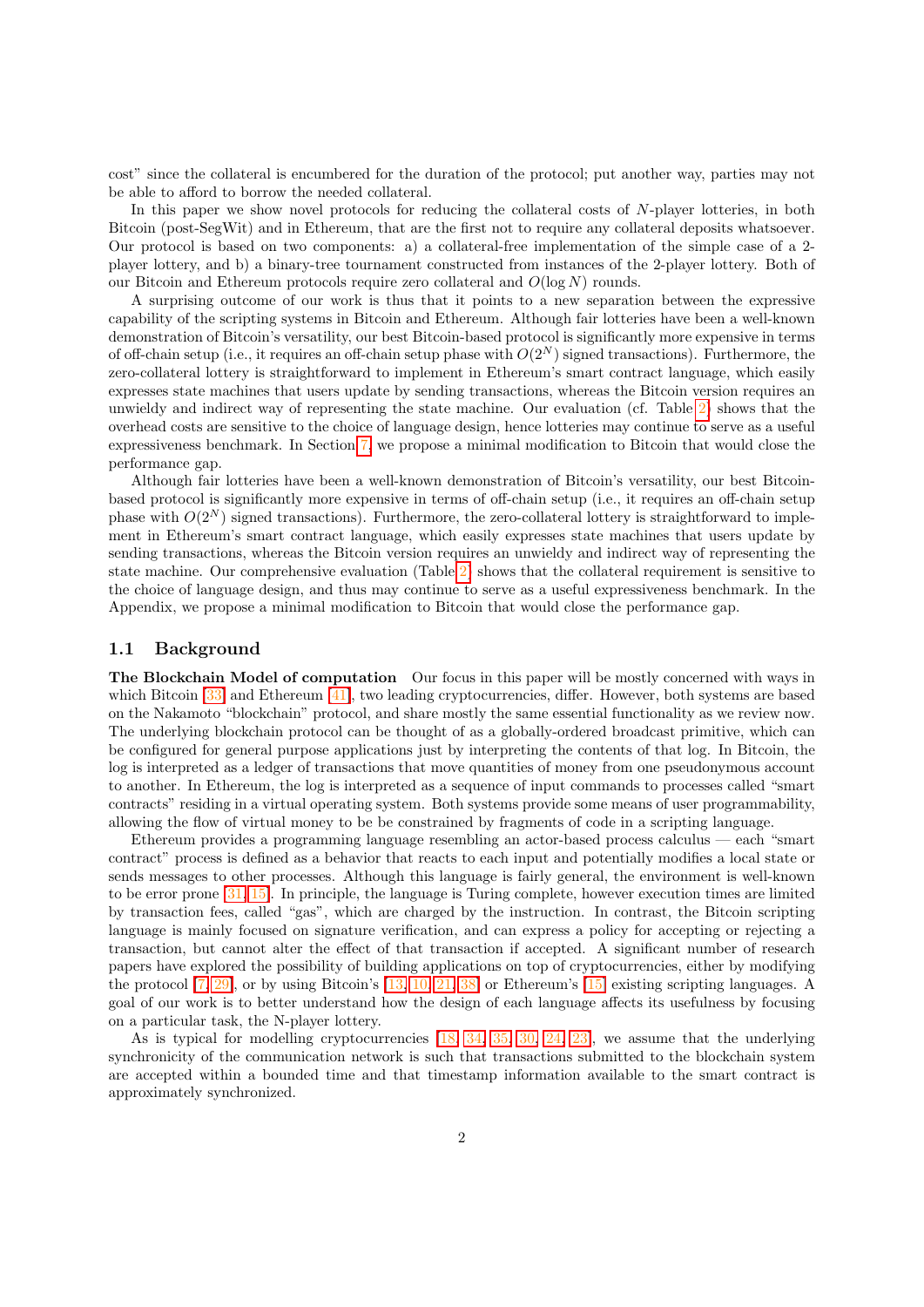Transaction Malleability and SegWit. Our Bitcoin transaction construction relies on an upgrade to Bitcoin, called "Segregated Witness" (SegWit) [\[3,](#page-14-3) [17\]](#page-15-8), which addresses a well-known problem of "transaction malleability" [\[5,](#page-14-4) [14\]](#page-15-9). At the time of this writing, SegWit has been developed, tested, and is pending deployment as a "soft-fork" upgrade.

In the current most commonly used version of the Bitcoin protocol, signature-scripts are considered to be part of the transaction-ID (TXID). This fact has the following unfortunate implication: given one signaturescript for a transaction Tx, it is easy to construct different, but equally valid, signature-scripts. One may, for example, append an OP NULL op code (which is simply skipped over, having no effect on transaction validation), resulting in a different signature script and therefore a different TXID. The ability to see a transaction  $Tx$  and derive a distinct transaction  $Tx'$  with a distinct TXID is called "transaction malleability." The transaction malleability problem is well-known, and prevents a variety of useful applications of Bitcoin script programs (smart contracts) based on transaction scaffoldings. Essentially, the transactions in a scaffolding construction are linked to each other by reference to their TXIDs; transaction malleability means that an attacker could direct their coins "outside" the scaffolding by crafting transactions with malleated TXIDs.

The SegWit upgrade eliminates transaction malleability by removing the signature script from the body of the transaction, and thus the new TXID format (a.k.a. NTXID) does not depend directly on the signature script. See [\[3,](#page-14-3) Section 3] and [\[25,](#page-15-10) Section 5.1] for more information.

Our transactions also rely on a recently-added script instruction (as of version 0.11.2  $[40]$ ), called CHECKLOCKTIMEVERIFY, which is used to specify a minimum time before which an output cannot be spent.

#### 1.2 Related Work

Andrychowicz et al. [\[4\]](#page-14-1) developed fair lotteries on top of the Bitcoin scripting language. However, to achieve the notion of fair lottery, they require the participants to place an additional security deposit of  $O(N^2)$ coins, along with their actual bet of 1 coin each. Remarkably, [\[4\]](#page-14-1) is a constant-round protocol, though it requires  $O(N^2)$  on-chain transactions in total. Bentov and Kumaresan presented an alternative lottery [\[9\]](#page-15-0), that requires  $O(N)$  on-chain transactions but  $O(N)$  rounds, and still  $O(N^2)$  collateral. In these, the entire collateral must be held in deposit for maximum duration of the protocol. Hence, if we consider the measure rounds  $\times$  collateral as the *time-value* cost of participation in the lottery (per player), then [\[4\]](#page-14-1) has  $O(N^2)$ time-value cost,  $[9]$  has  $O(N^3)$  time-value cost, and our lotteries have  $O(\log N)$  time-value cost.

In Ethereum, Delmolino et al. implemented 2-player commitment-based lotteries [\[15\]](#page-15-1). Our 2-player Ethereum lottery functions similar to theirs, though the extension to  $N$  players with zero collateral is first described in our work.

Concurrently and indepedently of our work, Bartoletti and Zunino developed a Bitcoin lottery protocol [\[6\]](#page-14-5) which shares the same underlying insight as ours (i.e., theirs is also based on a binary tournament tree comprising 2-player lottery instances). However, our Bitcoin-based protocol has several differences compared to theirs: first, their protocol relies on an additional new custom opcode, whereas our relies only on the pending SegWit upgrade; second, their lottery requires a constant  $O(1)$  collateral, whereas as ours requires zero; third, their payouts distribution is non-ideal (i.e., an honest player is not guarnteed to win the pot with at least  $1/N$  probability). However, the tradeoff of working within the constraints of Bitcoin( $+SegW$ it) is that we require an exponential amount of off-chain work, whereas their protocol requires only  $O(N^2)$ . In Section [7,](#page-13-1) we propose an alternative opcode, MULTIINPUT, that also results in  $O(N^2)$  off-chain work. In Table [2](#page-13-0) we compare between these aforementioned lotteries and our lottery protocols.

As an alternative to commitment-based lotteries, one may rely on a Proof of Work (PoW) based beacon. That is, the lottery can use the hash of the blocks themselves as a public randomness source. The rationale is that it is difficult to influence this hash value, other than by discarding mining work (and thus foregoing the mining reward), see  $[2, 11, 36, 26, 8]$  $[2, 11, 36, 26, 8]$  $[2, 11, 36, 26, 8]$  $[2, 11, 36, 26, 8]$  $[2, 11, 36, 26, 8]$  $[2, 11, 36, 26, 8]$  $[2, 11, 36, 26, 8]$  $[2, 11, 36, 26, 8]$  $[2, 11, 36, 26, 8]$ . A secure implementation of this approach should prevent the winner from spending her prize before a significant number of PoW confirmations occur, as otherwise a chain reorganization will invalidate every transaction that depends on the prize (similarly to the coinbase transaction in Bitcoin). While the beacon approach is indeed popular in Ethereum lotteries  $[15, 27]$  $[15, 27]$  $[15, 27]$ , the GHOST [\[39\]](#page-16-11) variant of Ethereum makes it significantly easier to influence the identifier of the puzzle. If the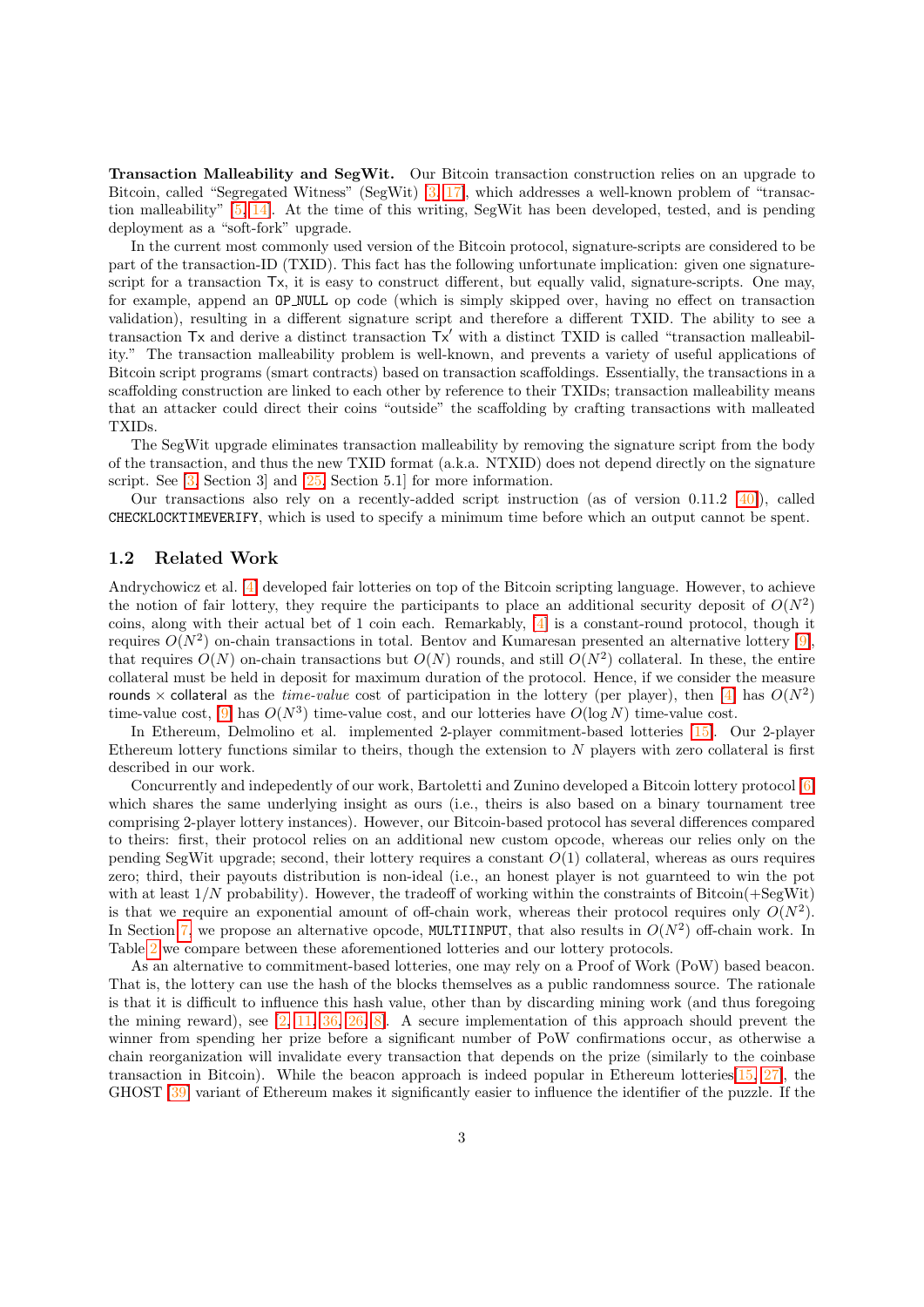miner of the last block does not like the outcome of the lottery, she can withhold her block temporarily, so that it later can be included as an "uncle block" which earns 80% of the original block reward. This way, a miner can influence the beacon without forfeiting the entire block reward. A more secure beacon would derive the output from multiple blocks [\[8\]](#page-15-13), possibly including such uncle blocks.

# 2 Overview of our N-Player Commitment Lottery Protocol

Though we present multiple variations of a lottery protocol in different cryptocurrency platforms, we evaluate their security properties in a common framework, which we describe informally below. We then explain the common high-level structure of our protocols.

Security properties of a Lottery. We consider a standard network model concerning a set of  $N$  players, some of which may be "corrupted" and controlled by an adversary. We assume the network includes a "blockchain," which keeps track of the amount of digital currency (denoted with B) owned by each player.

A protocol that implements the N-party coin-flip lottery should satisfy the following security properties:

- (Ideal case.) If all parties are honest, then each party earns  $\mathcal{B}(-1)$  with probability  $1 \frac{1}{N}$ , and earns  $\mathbb{B}(N-1)$  with probability  $\frac{1}{N}$ .
- (Terminates in finite time.) If any party is honest, then the protocol completes by some time parameter  $T_{\text{final}}$ , after which all payouts have been completed.
- (Commit/Abort decision is made even sooner.) Our protocols guarantee that by a shorter time,  $T_{\text{commit}}$ , the protocol has either "aborted" or "committed". If the protocol has "aborted", then each honest party immediately receives a net payout of 0 (i.e., any deposited money is returned by time  $T_{\text{commit}}$ ).
- (Stochastically Dominant Payoff.) If the protocol has committed (rather than aborted), then each party receives a payoff distribution  $P'$  (by the time  $T_{final}$ ), a payoff distribution  $P'$  that stochastically dominates  $P_{\text{ideal}}$ . Stochastic dominance is a natural relation that guarantees. For value \$X, you are at least as likely in  $P'$  as you are in  $P_{\text{ideal}}$  to receive a payoff of \$X or more.
- (Minimal Collateral.) Although the above properties constrain the *net* payout offered to each party, the protocol may require parties to deposit additional money up front (as a collateral deposit), which honest parties are guaranteed to receive back.

The properties above are only required to hold except for negligible probability. Particularly, the protocol relies on cryptography with a security parameter  $1^{\lambda}$ , and so "negligible probability" here means a negligible function of  $\lambda$ , e.g., neg1( $\lambda$ ) = 2<sup>- $\lambda$ </sup>.

The 2-party commitment-based lottery. In a two player commitment-based lottery, the two players, Alice and Bob, commit to a random value  $x$  and  $y$  respectively. After both commitments are registered, the players open their commitments. The revealed values are combined to determine a pseudorandom bit (e.g., via x XOR  $y \mod 2$ , such that if either player chooses a random value then the output is truly random. If, instead, either player fails to commit, or fails to reveal their committed value, then that player is punished (i.e., that player automatically forfeits her initial bet and may not win the lottery anymore).

Typically, the commitment is implemented using a hash function. A couple of caveats bear mentioning. First, the hash function should not be directly applied to a string in a small value space (e.g., a 2-party lottery implemented according to "Rock-Paper-Scissors" rules). If the search space is small, the "hiding" property is not achieved, since an attacker could brute force to learn the committed value. Second, to prevent "replay" attacks, the committed value can require some prefix. This would prevent Alice from replaying Bob's commitment, in which case Alice always wins since the XOR'd decommitments produce 0.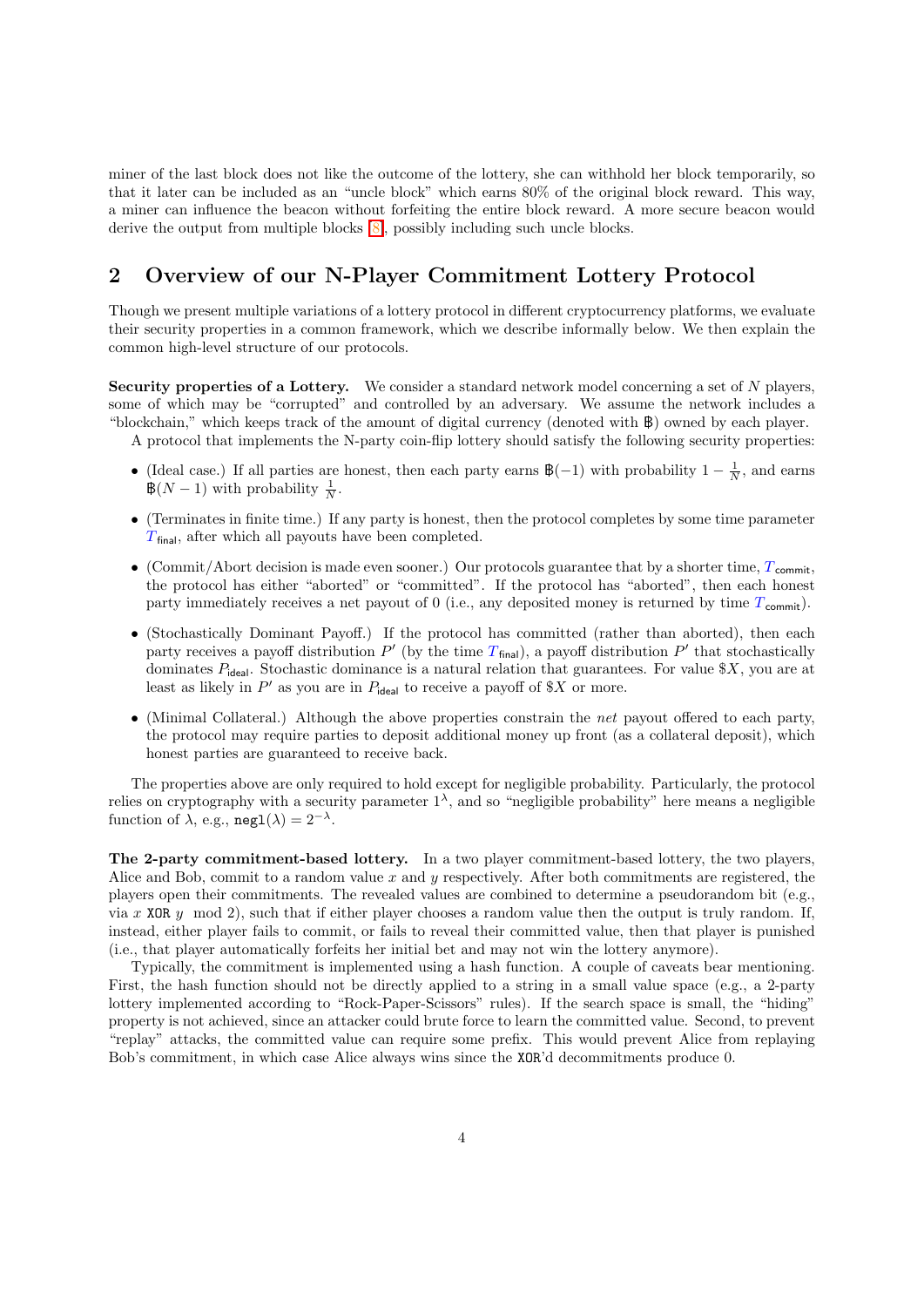From 2-Player to N-Player using a Lottery Tournament. To form a lottery for an arbitrary number of players, the 2-player lottery can be composed in a binary-tree tournament structure. Assume (for now) that the number of players, N, is a power of two. In the first level of the tournament (level  $\ell = 0$ ), each pair of players 2i and  $2i + 1$  is pitted against each other in  $N/2$  initial instances of the 2-player lottery, called matches (match<sub> $\ell,i$ </sub>). Next, the winners of each level-0 lottery are pitted against each other, again in pairs. The process continues, until the final level  $\ell = \log_2 N$ , which determines the overall winner. See Fig. [4](#page-8-0) for an illustration.

Security of the Lottery Tournament. An honest participant in the tournament protocol will win the  $\mathbb{B}N$  pot with at least  $\frac{1}{N} - \text{negl}(\lambda)$  probability (where  $\lambda$  is the security parameter), satisfying the stochastic dominance property. This is because the honest player participates in up to  $log N$  competitions, and wins each of these competitions with at least  $\frac{1}{2} - \text{negl}(\lambda)$  probability. This is because an honest player will reveal a decommitment to a fresh secret, and will proceed to the next round of the tournament either because the decommitment of the competing player loses, or because the competing player timed out (cf. Fig. [5](#page-9-0) for the Bitcoin lottery and getWinner in Fig. [1](#page-6-0) for the Ethereum lottery). The success probability of the honest party is adjusted by a negligible  $negl(\lambda)$  amount, due to the possibility that a malicious player could break the hiding or binding properties of the commitment scheme.

As with the blockchain-based protocol, the tournament protocol needs to be secure against historyreversal attacks. For example, if two malicious players  $P_1, P_2$  compete and  $P_2$  wins, and then in the next 2-party lottery between  $P_2$  and an honest player  $P_3$  it turns out that the decommitment of  $P_3$  wins against  $P_2$  but would have lost against  $P_1$ , then  $P_1, P_2$  must not be allowed to reverse to blockchain history so that  $P_1$  wins their competition. To achieve this, the timeout values (using CHECKLOCKTIMEVERIFY in the Bitcoin variant) of the tournament transactions are set according to a confidence parameter  $\tau$ . For example,  $\tau = 6$ implies a security level of 6 PoW confirmation.

#### <span id="page-4-0"></span>3 Lottery in the Ethereum Model

In this section we describe an implementation of a commitment-based lottery in Ethereum, following the high-level plan described previously.

Implementing the 2-party logic in an Ethereum smart contract. The implementation of our twoplayer lottery component, shown in Fig. [1,](#page-6-0) is written in Ethereum's high-level "Serpent" programming language. A Serpent program consists of data declarations and top-level functions. If no explicit type annotation is given, data fields are assumed to be of the default 256-bit signed integer type. Users interact with a smart contract by publishing a transaction containing a procedure call, including the address of the contract, the name of the function to invoke, and arguments to pass. When a user creates a transaction, they must pay a "gas" fee, which roughly corresponds to the computational cost (e.g., storage plus number of opcodes) of executing the smart contract code.

Like many Ethereum smart contracts, our lottery contract is structured as a time-based state machine, where hardcoded deadlines indicating the transition time between states (expressed as a number of blocks, read from the block.number register). Within the time interval from T0 to T1 (which is a parameter  $\tau$ ), the two participants in the 2-party lottery must submit their commitments, and within T1 to T2 they must open their commitments. After T2, the winner is determined, based on the opened values; if one player fails to complete their duty, then the other player wins by default.

Our implementation includes initialization routines for configuring each of the declared data fields. We omit the code listing for these routines for brevity, but explain the main idea here. The parties that play in the two-player contract can be specified in one of three ways. First, if the addresses for players Alice and Bob are initialized to a non-zero value, then those are the players that will participate in the game (in this case, lines 16-21 in Fig. [1](#page-6-0) will have no effect). Alternatively, the players can be determined at runtime, by querying a method of another contract (either left, right, or deposit), as explained shortly.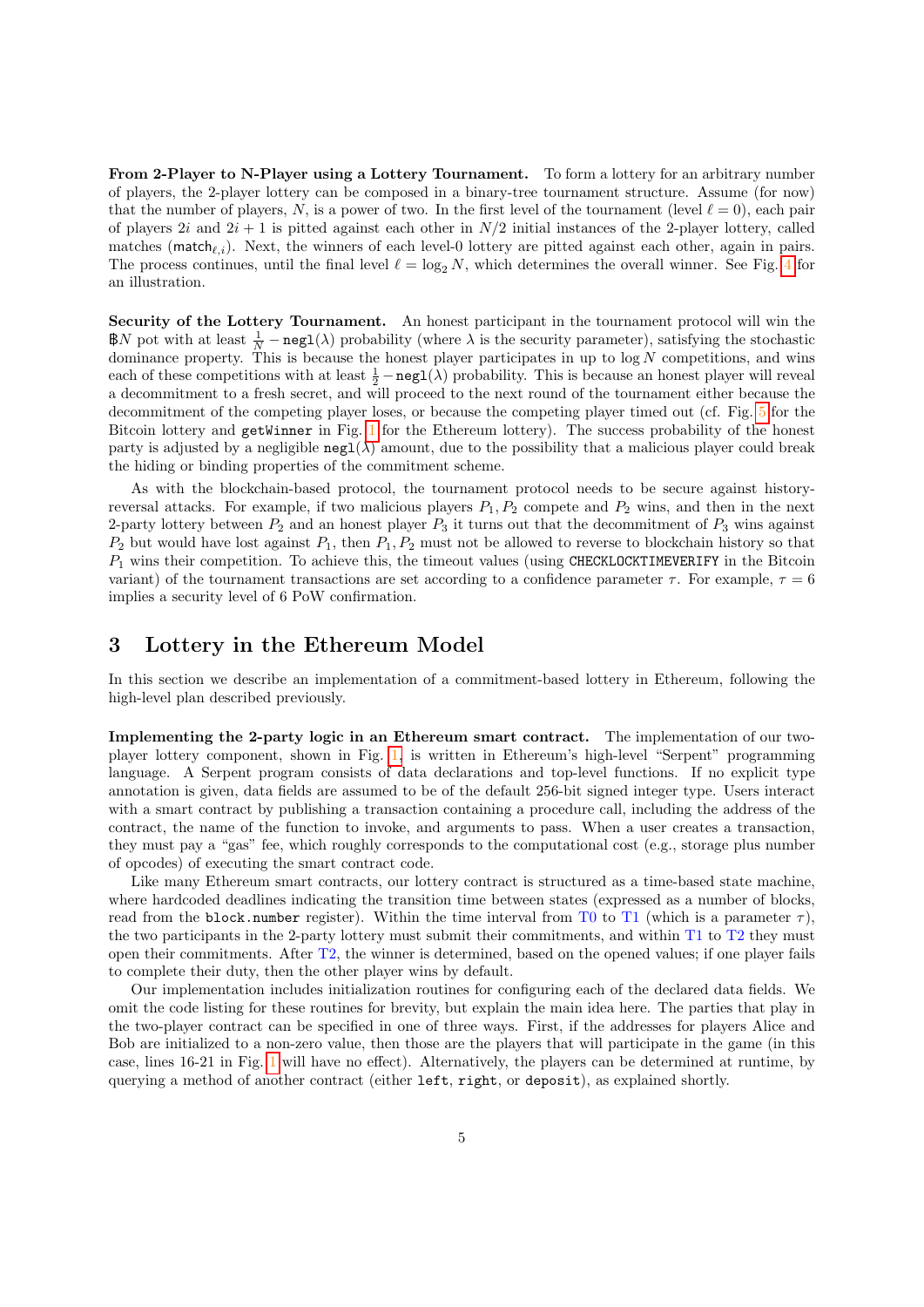The players interact with the 2-party contract through the commit and open methods. The commit method stores the player's commitment in the persistent storage array, self.commitments, which is indexed by each player address. The player's address is implicitly passed as an argument, in the msg.sender register, which always refers the party that invoked this method. In order to prevent replay attacks, the player's public key is required as a prefix of the opened value (See line 28 in Fig. [1\)](#page-6-0).

Assembling a Tournament Tree. For assembling the two-player Ethereum lottery into a multi-player tournament, we need to ensure that the two players in each match are determined at runtime, based on the winners of matches in the previous level (indicated by the left and right data fields). The approach we take in Fig. [2](#page-7-0) is simply to construct all the tournaments at once, and to initialize the contracts in level  $\ell + 1$ with the addresses of the contracts at level  $\ell$ . An overall illustration of the contracts tree is given in Fig. [4.](#page-8-0)

Implementing the deposit and payout mechanism. In order to accept monetary deposits, and to determine the players in the first level  $(\ell = 0)$  lotteries, we construct a separate "master contract," listed in Fig. [3.](#page-7-1) Before making any deposit, each player checks that the system of 2-player lotteries is correctly formed, i.e., that the lottery each level is configured with a correct deadline times and references the correct lottery contract in the previous level. Finally, the players each make a transaction that deposits money into the lottery contract. If more than  $N$  parties submit transactions concurrently, all but the first  $N$  are canceled with no effect.

Security and Performance Analysis. First consider the two-party contract (Fig. [1\)](#page-6-0), assuming that the party addresses alice and bob have been hardcoded. The getWinner method can only be called after time T0, and afterwards it can only take one value (since the fields it depends on, self.commits and self.openings, cannot be modified after T2). If either of the parties alice and bob is honest, then they must call the commit method before time T1 and open before T2, with a randomly chosen opening value. Because of the abort-handling conditions (lines 34-40), an honest party is either chosen as the winner by default, or else determined by the opening values of both players. In the case that the openings are both revealed, an honest party will win the lottery with at least  $\frac{1}{2} - \text{negl}(\lambda)$  probability, where  $\lambda$  is the security parameter (due to the binding and hiding properties of the commitment scheme).

To assemble a tournament, some party must initialize a system of smart contracts. Python code for creating these contracts in shown in Fig. [2.](#page-7-0) In the tournament construction, the players' addresses are determined at runtime rather than being hardcoded. If both parties who are *supposed* to play in a 2-player lottery fail to invoke the commit method, then it is possible that these will both be set to a null value, in which case getWinner will return a null value for the winner. Regardless, in the tournament construction, if an honest party wins a lottery in level  $\ell$  by time T2, then they will be considered a player by time T0 in a lottery at the level  $\ell + 1$ .

In the first level, the players in the lottery are determined by reference to the "Master contract" (see Fig. [3\)](#page-7-1). This guarantees that at time  $T_{\text{Commit}}$ , either getPlayers contains N addresses including any honest party who deposited money, or else every party that deposited can immediately withdraw their coins. Otherwise, the payment can be withdrawn after time  $T_{\text{Final}} = O(\log N)$  according to the winner of the final tournament.

The asymptotic performance of the Ethereum lottery is summarized in Table [2.](#page-13-0) The Ethereum lottery does not require any collateral beyond the bet. Each transaction (i.e., invocation of commit, open, deposit, or withdraw) is of a constant size, requiring only a single signature from one party. Asymptotically, our Ethereum-based lottery achieves the best performance by each metric.

Gas Costs in Ethereum. An implementation of the Ethereum tournament is available at [https://](https://github.com/amiller/zero-collateral-lottery) [github.com/amiller/zero-collateral-lottery](https://github.com/amiller/zero-collateral-lottery). The implementation consists of Serpent code for the 2-party lottery, as well a pyethereum simulation that constructs and implements the private code for each player.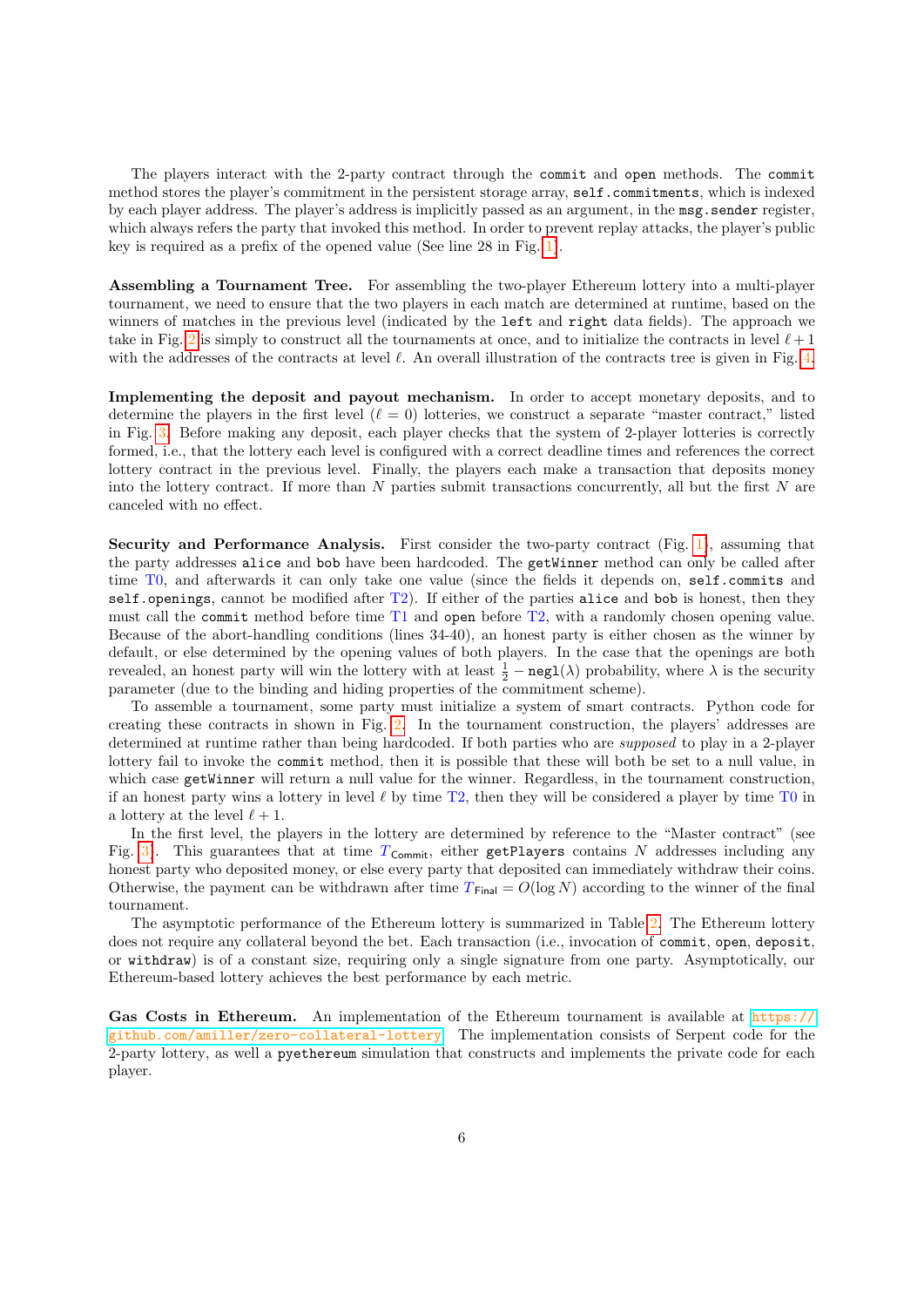```
1 data alice:addr
 2 data bob:addr
3 data openings[]:uint256
4 data commits[]:uint256
5 data TO
 6 data T1
7 \vert data T2
8 data isFirstLevel
9 data index
10 data deposit: addr
11 data left:addr
12 data right:addr
13
14 def commit(c:uint256):
15 assert(self.T0 < block.number < self.T1)
16 if self.isFirstLevel:
17 if self.alice == 0: self.alice = self.deposit.getPlayer(2*self.index)
18 if self.bob == 0: self.bob = self.deposit.getPlayer(2*self.index+1)
19 else:
20 if self.alice == 0: self.alice = self.left .getWinner()
21 if self.bob == 0: self.bob = self.right.getWinner()
22 \vert assert(self.alice == msg.sender or self.bob == msg.sender)
23 | self.commits[msg.sender] = c24 | log(type=Commit, msg.sender, c)
\frac{25}{26}def open(s:uint256):
27 assert(self.T1 < block.number < self.T2)
28 assert(sha3([msg.sender, s], items=2) == self.commits[msg.sender])
29 \vert self.openings[msg.sender] = s
30
31 def getWinner():
32 assert(self.T2 < block.number)
33
\begin{array}{c|c} 34 & \text{# Timed out before } T1 \\ 35 & \text{if self commits[self.} \end{array}if self.commits[self.alice] == 0: return(self.bob:uint256)36 if self.commits[self.bob ] == 0: return(self.alice:uint256)
37
38 # Timed out before T2
39 if self.openings[self.alice] == 0: return(self.bob:uint256)
40 if self.openings[self.bob ] == 0: return(self.alice:uint256)
41
42 # Ordinary case
43 x = (self.openings[self.alice] xor self.openings[self.bob])
44 if mod(x, 2) == 0: return(self.alice)
45 else: return(self.bob)
```
<span id="page-6-0"></span>Figure 1: Implementation of the 2-Player lottery in Ethereum. From the time period T0 to T1, players may place commitments. In the next phase, from time T1 to T2, players may open their commitments. After T2, the getWinner method determines the winner, accounting for any timeouts. The players Alice and Bob can either be represented by hardcoded addresses, or else they can be dynamically determined (after time T0) by querying the getWinner method of the left and right subcontracts.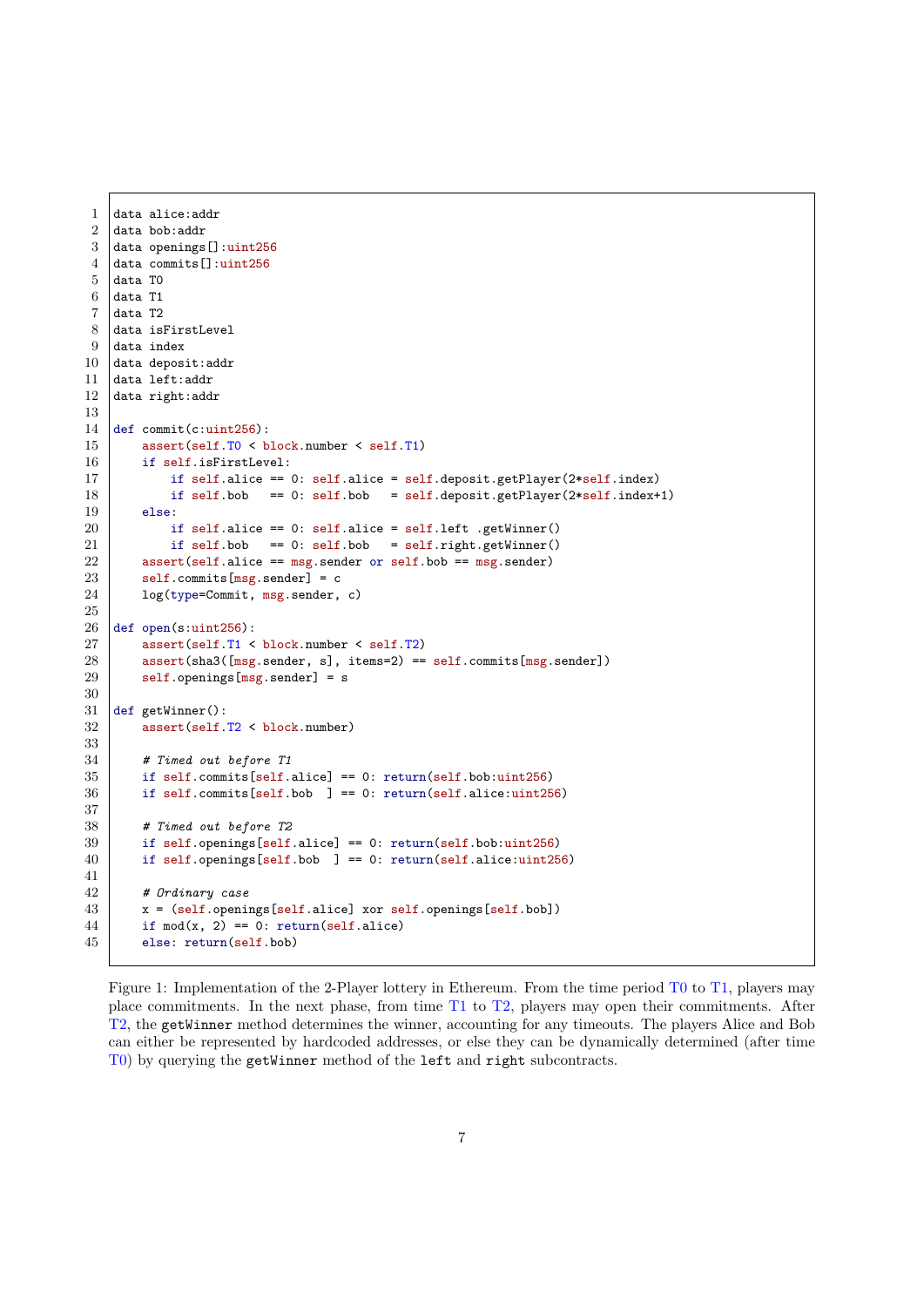```
1 def buildTree(players, T_{\text{Commit}}):
2 contracts = {}
3 \mid \text{contrast}[0] = \{\}4 \mid for i in range(N/2):
5 contracts[0][i] = 2PContract(firstLevel=True, index=i,
 6 \mid T0=TCommit)
 7
8 for L in range(1,log2(N)):<br>9 contracts[I,] = {}
            contrast[L] = \{\}10 for i in range(2**(levels - 1 - L)):
11 \vert contracts[L][i] = 2PContract(left=contracts[L-1][2*i].address,
12 \begin{bmatrix} \text{right} = \text{contrast} \left[ L-1 \right] \left[ 2* \text{i}+1 \right] \text{. address,} \\ 13 \end{bmatrix}TO = TCommit + 2*7*L
```
<span id="page-7-0"></span>Figure 2: Python code for assembling an Ethereum N-Player Lottery tournament.

```
1 data players[]:addr
 2 data n_players
 3 data N
 4 data complete
 \begin{array}{c|c} 5 & \text{data deposits} \\ 6 & \text{data finaltourn} \end{array}data finaltournament:addr
 7 data T - Commit)<br>8 data T_{\text{Final}}data T_{\text{Final}})
 9
10 def getPlayers(i):
11 return self.players[i]
12
13 def deposit():
14 assert (msg. value == 1)
15 assert(self.n_players <= self.N)
16 \vert assert(self.deposits[msg.sender] == 0)
17 assert(block.number \leq T_{\text{Commit}})<br>18 self.players[self.n_players] =
         self.players[self.n_players] = msg.sender
19 self.n_players += 120 self.deposits[msg.sender] = 1
21 if contract.balance >= N:
22 self.complete = 1
23
24 def withdraw():
25 if !self.complete:
26 assert(block.number >= T_{\text{commit}})<br>27 assert(self.deposits[msg.sende
27 assert(self.deposits[msg.sender] == 1)<br>
28 self.deposits[msg.sender] = 0
              self.deposits[msg.sender] = 029 send(msg.sender, 1)
30 else:
31 assert(block.number >= T_{Final})
32 assert(finaltournament.getWinner() == msg.sender)
33 send(msg.sender, contract.balance)
```
<span id="page-7-1"></span>Figure 3: Serpent code for the "master contract" that accepts deposits and execute payments for the players in an N-player lottery. The master contract also refunds partial deposits in case of an abort before the lottery begins.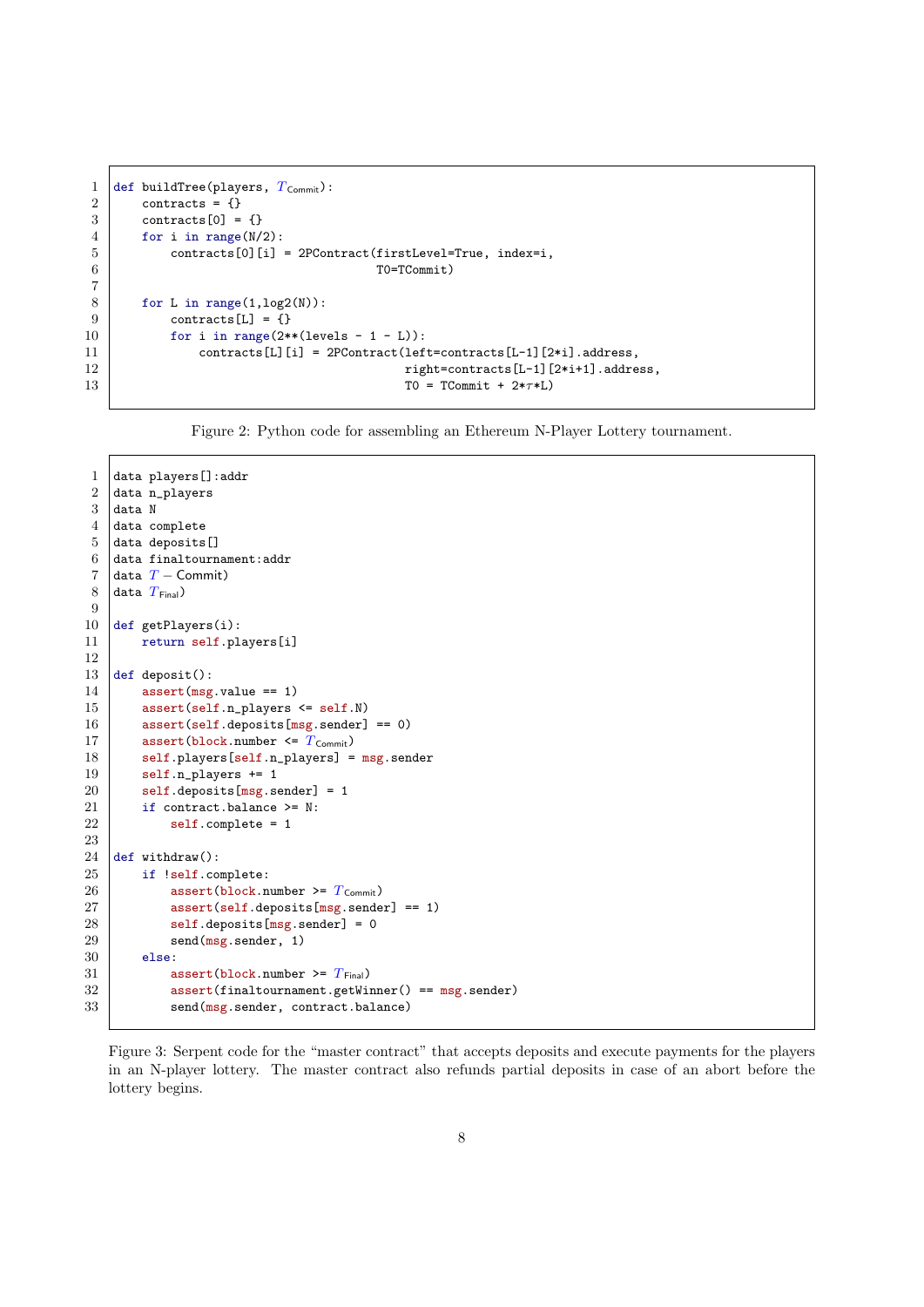

<span id="page-8-0"></span>Figure 4: Illustration of the system of Ethereum smart contracts composing a tournament tree. The python code in Fig. [2](#page-7-0) can be executed by any party in order to initialize the structure of contracts depicted here.

We ran experiments to determine the gas costs of our protocol (i.e., the transaction fees. Gas costs in Ethereum are determined by several factors. First, there is a fixed mapping for each instruction to "gas units," as defined in the Ethereum "yellow paper" reference document [\[41\]](#page-16-1). Second, miners enforce a minimum Ether price per gas unit, which today is approximately 2.5E-8 Ether per gas unit. Finally, the market price of Ethereum today is approximately \$10 per Ether. Putting these together allows us to express the actual cost of our smart contract in dollars. In Table [1,](#page-8-1) we show the worst-case costs for each step of the 2-player lottery implementation (Fig. [1\)](#page-6-0). Initialization is most expensive, though it needs to be performed only once. Each operation is independent of the number of parties N, however several of the operations must be performed  $O(N)$  times. In total, the cost of a lottery is  $-3.6 + 12.7N$  cents, e.g., an 8 player lottery would cost about a dollar in transaction fees today.

<span id="page-8-1"></span>

| Transaction         | Gas    | (USD)               | $#$ required |
|---------------------|--------|---------------------|--------------|
| Initialize Master   | 300012 | 7.5 cents           |              |
| Initialize 2-Player | 181539 | 4.5 cents           | $N-1$        |
| Deposit             | 67270  | $1.6 \text{ cents}$ | N            |
| Commit              | 89812  | $2.2 \text{ cents}$ | $2(N-1)$     |
| Open                | 45706  | 1.1 cents           | $2(N-1)$     |

Table 1: Gas Costs for the N-Player Lottery in Ethereum (Figs. [1,](#page-6-0)[2,](#page-7-0)[3\)](#page-7-1)

# <span id="page-8-2"></span>4 Lottery in the Bitcoin Model

We present here a variant of the tournament protocol that can be implemented in Bitcoin (once the SegWit upgrade becomes operational). The only aspect of SegWit that our protocol relies upon is the use of NTXID instead of TXID to reference transaction inputs. In general, this feature enables smart contracts, in the following sense: the protocol can have multiple prepared transactions such that some of them may become valid in the future, depending on the way that a chain of prior transactions branched [\[28,](#page-16-12) [5\]](#page-14-4).

This technique can be regarded as simulating covenants (cf. [\[32\]](#page-16-13)). In the particular case of the lottery, every prepared transaction will require the signatures of all the players (and possibly some additional witnesses), and all players sign these prepared transactions before the on-chain protocol starts. Thus, if there is a single honest player then each transaction can be spent only via the prepared transactions that were already signed in advance.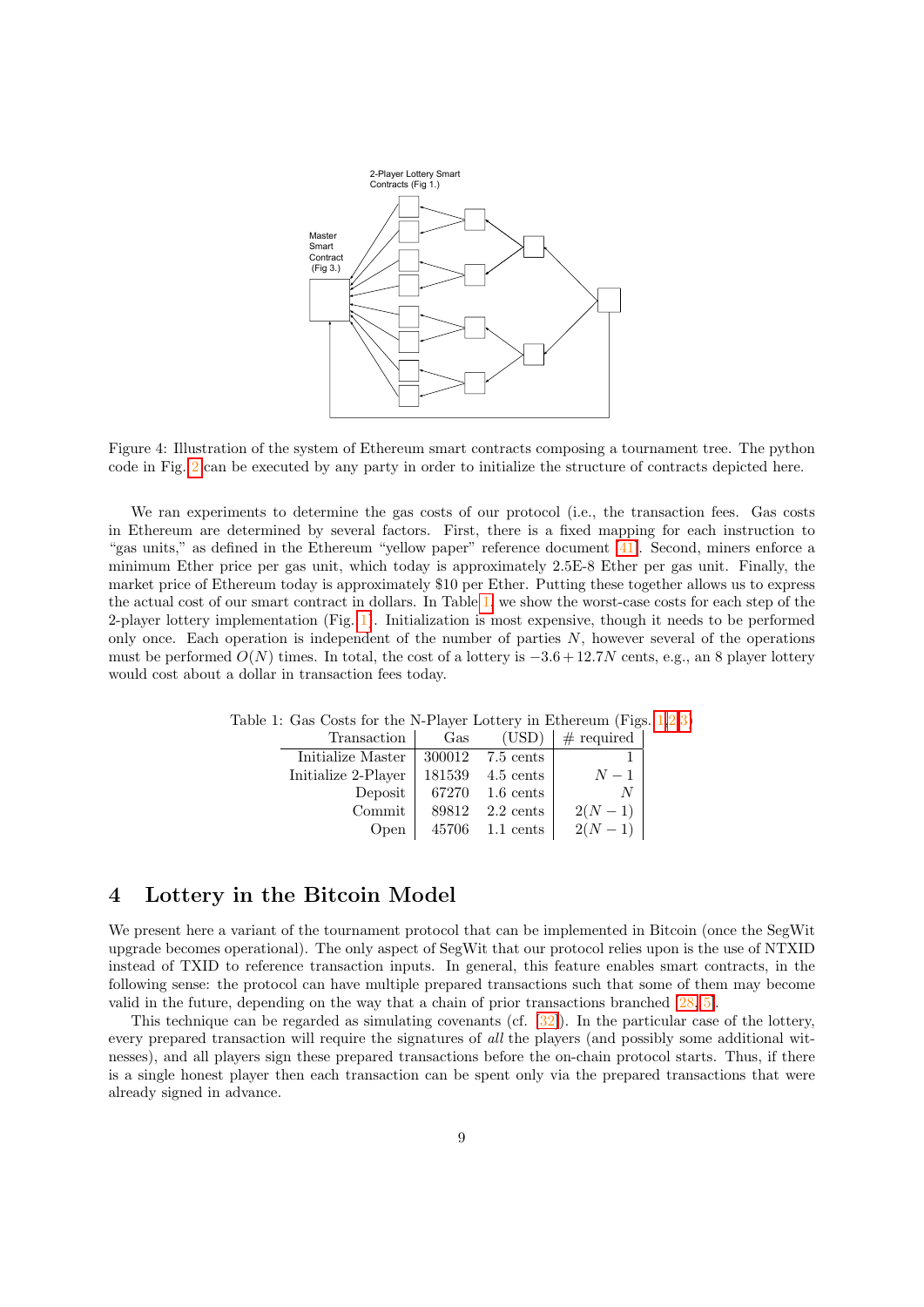Transaction Scaffolding . Our protocol consists of a transaction construction, as illustrated in Fig. [6.](#page-11-0) The protocol begins with a setup-phase, where the players assemble a "scaffold" of partially-filled out (but still incomplete) Bitcoin transactions that depend on one-another. The main phase of the protocol begins after all of the players have signed each incomplete transaction in the scaffold. Once signed, the transactions are still not complete. During the protocol, players take turns revealing secret information (previously committed-to in the scaffolding). The secret information, combined with each set of signatures, completes the "witness" portion of the transaction, thus enabling it to be incorporated into the blockchain.

We now describe the transaction structures that we need and conventions for composing them.

The N-N Master Key. Before the protocol begins its main phase, we require that each transaction in the scaffolding must be signed by every one of the N players. We can implement this constraint in a Bitcoin script using the fragment [CHECKMULTISIGVERIFY{N}{N}{pubkeys}], which can be satisfied only by providing all the required signatures. However, this results in an on-chain cost of  $O(\lambda N)$  per transaction. In Section [6](#page-12-0) we describe how to reduce this cost using threshold or aggregatable signatures; the performance of these extensions are reflected in the "Lottery w/ Threshold" row in Table [2.](#page-13-0)

Connecting Inputs to Outputs. Each transaction input in Bitcoin consists of a reference to an output of a previous transaction, for example:  $Tx2$ .inputLeft  $= Tx1$ .output. These references are concretely represented as the hash of the previous transaction and the index of the output (in case the transaction has multiple outputs to disambiguate).

We construct the overall transaction scaffold by assembling groups of incomplete transactions called "kernels." Our two-player lottery shown in Fig. [5](#page-9-0) is based on a kernel of two transactions, Tx1 and Tx2. The Tx1 transaction must be committed before the beginning of the lottery, T0, and references inputs that correspond to the two players. This transaction contains a commitment to a value from the left player (Alice).

There are three possible outcomes to the 2-player lottery, represented by the red boxes. In the first case, if Alice fails to open her commitment, then Bob can spend the Tx1 output, winning by default. Otherwise, Alice must spend Tx1 until time T1 by revealing her commitment and completing Tx2. Once Tx2 is committed, we coalesce the cases where Bob aborts versus when Bob loses fairly. Since Bob moves last, if he realizes that  $a \oplus b = 0 \mod 2$  and hence he cannot win, he simply does not post any transaction, and the coin can be spent by any (pre-signed) transaction after time T2. Otherwise, if Bob can win, then the transaction can also be spent by a transaction that reveals his commitment.



<span id="page-9-0"></span>Figure 5: The 2-Player Lottery contract implemented using Bitcoin (with SegWit) transaction scripts. The contract requires two transaction inputs, one each for the left and right players, and can result in one of three possible outcomes. This is used as a "Kernel" to compose a tournament tree implementing an N-Player Lottery.

The Bitcoin rules prevent committing any transaction that "double spends" (i.e., refers to a transaction tions that spend a common output, only one member of this set can be committed at runtime. This means output that has already been spent once before). Thus, although our scaffolding contains multiple transac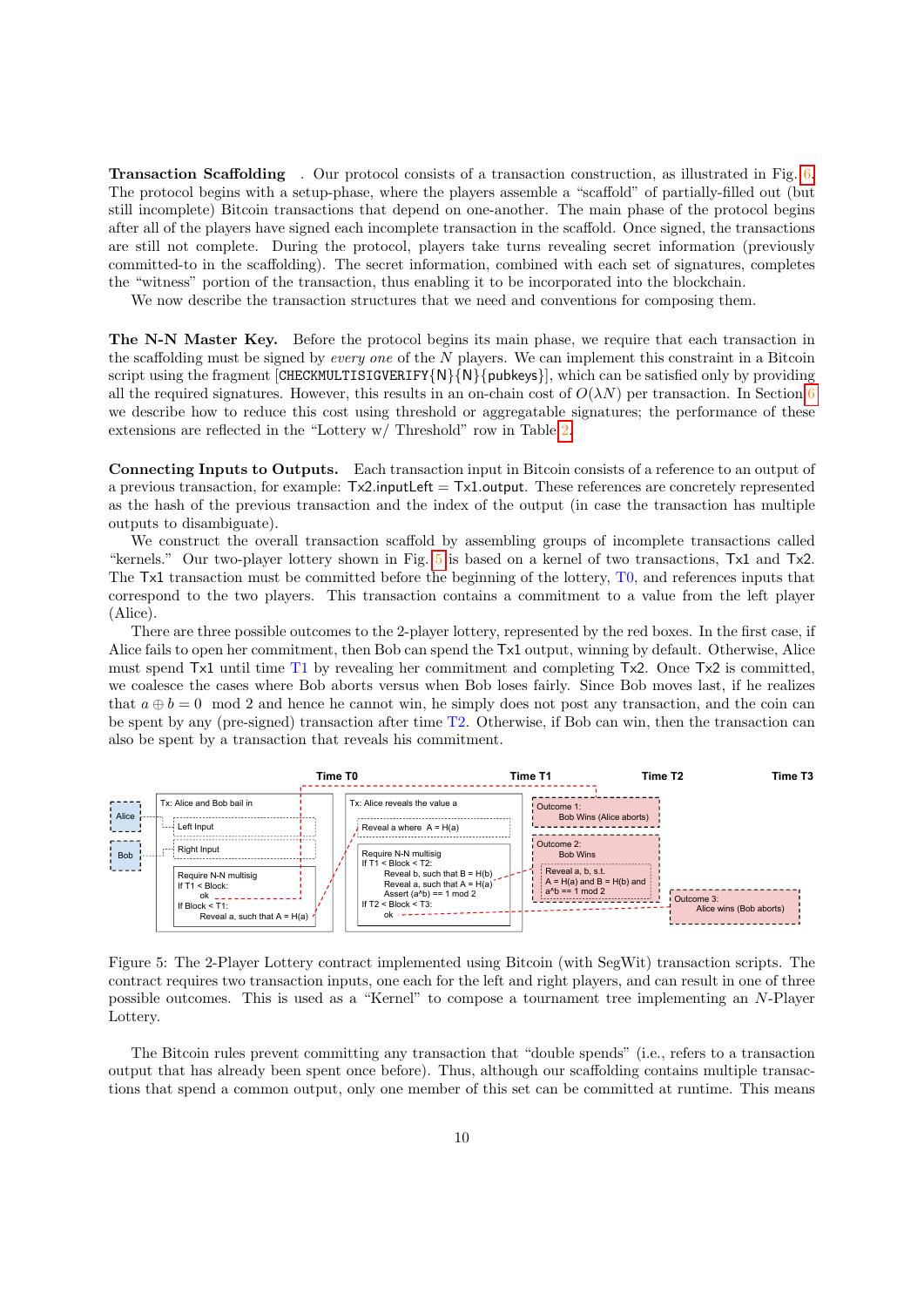that the three outcomes in each 2-party lottery are exclusive.

Assembling the N-Player Tournament. To construct a tournament out of the 2-player lottery described above, we need to overcome an inconvenient restriction in the Bitcoin transaction format, as we explain below.

Its natural to describe a tournament as a collection of  $2N$  "matches," where the players in each match are determined by the winners of the matches at the previous level (i.e., Match $_{\ell,i}$  is the  $i^{th}$  game of the tournament at level  $\ell$ , where  $\ell$  ranges from 0 to  $\log_2 N$ , and i ranges from 0 to  $2^{\ell}$ ). In the Ethereum lottery described in Section [3,](#page-4-0) we simply create one smart contract per match, and determine the players at runtime.

This approach does not work directly in Bitcoin. The problem is that each Bitcoin transaction needs to be constructed by including the transaction input references, before it can be signed. We end up needing one transaction for each combination of outcomes leading up to a match, rather than one per match.

We illustrate with an example. Consider a 4 party tournament. For the  $\ell = 1$  level, the inputs clearly depend on the winners of the  $i = 0$  and  $i = 1$  matches at level  $\ell = 0$ . However, each of these tournaments results in one of 2 possible transaction outputs being committed onto the blockchain. Furthermore, the outputs may be spent in one of three possible ways, one where Alice wins and two where Bob wins. Since the transactions in a Kernel must explicitly identify the inputs that they can spend, there are a total of 3 x 3 possible combinations. The best we can do is to create a signed transaction for each of these 9 possibilities.

To extrapolate from this example to the general case, we essentially need to include a stack of kernels to represent each match. For a match in level  $\ell + 1$ , we need 9 kernels for each pairwise combination of kernels in the two preceding matches in level  $\ell$ . Ultimately, this requires a scaffolding with an exponential  $O(2^N)$ number of transactions, even though only a linear  $O(N)$  number need to be committed on the blockchain.

We define the number of kernels,  $\#$ Kernels<sub>k,i</sub>, necessary for each match in the tournament Match<sub>k,i</sub>, according to the following recurrence relation. #Kernels<sub>0,i</sub> = 1, and #Kernels<sub> $\ell+1,i$ </sub> =  $(3 \cdot \#$ Kernels $_{\ell,2i})$  $(3 \cdot$ #Kernels $_{\ell,2i+1}$ ). If we assume N is a power of 2, then this recurrence relation is easily solved as #Kernels $_{\ell,i}$  =  $9^{\ell}$ . This recurrence leads directly to the asymptotic analysis of our protocol.

In Section [5,](#page-11-1) we provide an inductive definition for constructing each transaction in the scaffold, including the correct assignment of inputs to output references. We illustrate the construction in Fig. [6,](#page-11-0) using the graphical notation of a solid white sheet to represent a kernel, with internal transactions represented by small white squares, outputs represented by pink dashed squares, and input references represented by blue dashed squares.

Implementing deposits and payouts. We now describe the process by which players commit their deposits and receive the payout. First, the players must signal their willingness to play, and agree on an assignment of a player number to each identity. Each player i generates a fresh keypair  $(s_k, pk_i)$  of secret and public keys, and her player ID is the public key  $pk_i$ . From the player IDs, they can construct an N-N threshold signature address, called the master key as described earlier. Next, the players create a transaction that commits 1 unit of BTC from each player. To ensure fairness, this can be done in two ways.

- 1. The players create a single unsigned atomic transaction whose inputs are their 1 BTC deposits and whose outputs will be the leaves of the tournament tree. After all the other transaction for the next levels of the tournament are signed, the players will finally also sign this atomic transaction. Recall that due to the use of NTXIDs in segwit, the unique transaction IDs for these N outputs will remain the same after the atomic transaction is signed, and therefore the next transactions can depend on these NTXIDs. The drawback of this approach is that it imposes a limit on the maximal number of players N that can participate in the lottery, since a fee for a very large transaction will be excessively high.
- 2. Each player commits to the blockchain a deposit transaction that spends 1 BTC into a leaf of the tournament tree. However, two additional conditions need to hold. First, this deposit transaction uses CHECKLOCKTIMEVERIFY to allow the player to receive her money back after a long enough time

<span id="page-10-0"></span><sup>&</sup>lt;sup>1</sup>The practical limit for N can still be good enough, see e.g. a transaction with 412 outputs: [https://bitcoinchain.com/](https://bitcoinchain.com/block_explorer/block/283873/) [block\\_explorer/block/283873/](https://bitcoinchain.com/block_explorer/block/283873/).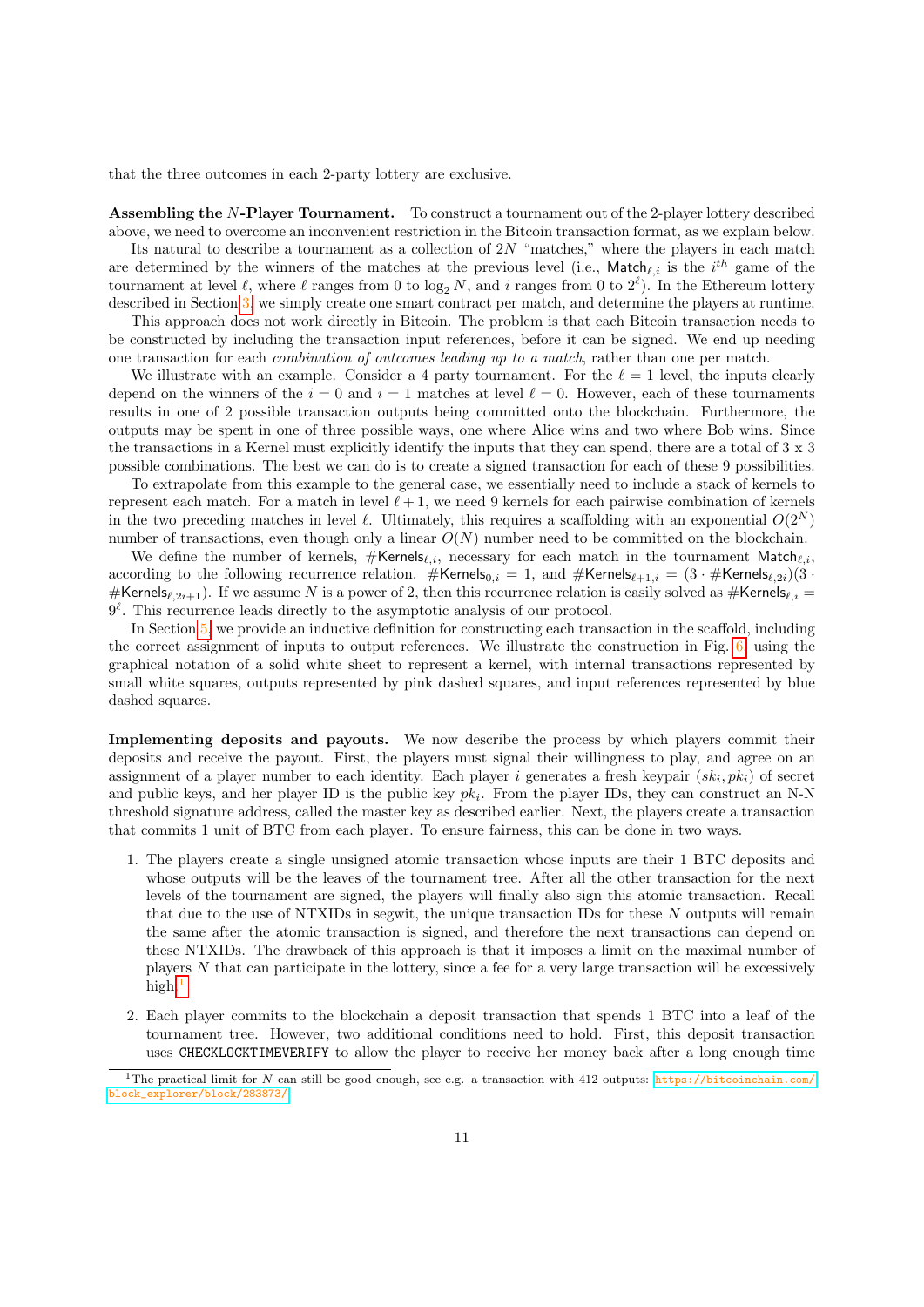

<span id="page-11-0"></span>Figure 6: Illustration of the Tournament, implemented in Bitcoin. The tournament consists of of  $2N-1$ matches. Each match consists of a set of kernels, one kernel for each combination of outcomes of the two matches leading into it in the tournament. The number of kernels in each match at level  $\ell$  is  $\#\textsf{Kernels}(\ell) = 9^{\ell}$ .

in the future (after the first round of the tournament has completed), so that malicious players who refuse to sign all the next transactions of the tournament will not damage an honest player. Second, the output of the deposit transaction can be spent only if a preimage  $\hat{x}$  such that  $\hat{X} = \mathsf{hash}(\hat{x})$  is revealed, where  $\hat{X}$  is hardcoded in the transaction. Prior to creating the deposit transactions, the players will execute a secure MPC where the input of each player is a random secret  $x_i$ , and the output is hash $(x_1 \oplus x_2 \oplus \cdots \oplus x_N)$ . After the deposits are committed on the blockchain and all the rest of tournament transactions are already signed, the players will reveal their secrets  $x_i$  values. Since Bitcoin transactions are public, when any deposit is spent into a leaf of the tournament tree, the preimage  $\hat{x} = x_1 \oplus x_2 \oplus \cdots \oplus x_N$  becomes known, which implies fairness.

If the initial deposits phase is successful (i.e., before time  $T(0)$ , then the parties next assemble and sign the entire set of transactions according to the construction defined in Section [5.](#page-11-1) Finally, after receiving all of the N-N signatures for each transaction, the parties sign the atomic commit transaction described above (or reveal their MPC secrets, depending on which of the above options is taken).

# <span id="page-11-1"></span>5 Detailed description of the Bitcoin Tournament

To finish out the formal description of the protocol, we need to describe how the inputs and outputs of the transactions are hooked up, and how the transactions are configured. There are three "output" transactions in each kernel, TxA, TxB, and TxB', where each of these transactions have a single output. Since there are #Kernels<sub>i</sub>, kernels associated with each match, we add another index j to the Kernels for each configuration. To describe the connection relation between the inputs of each kernel to the output of other kernels, we essentially need to unpack the index  $j$  to identify the corresponding input kernels, and the particular transaction in each kernel. Expressing this packing relationship is a bit tedious, and prone to off-by-one error. Recall that j ranges from 0 to  $\#$ Kernels $(\ell + 1, i) = (3 \cdot \#$ Kernels $(\ell, 2i)(3 \cdot \#$ Kernels $(\ell, 2i + 1))$ . Thus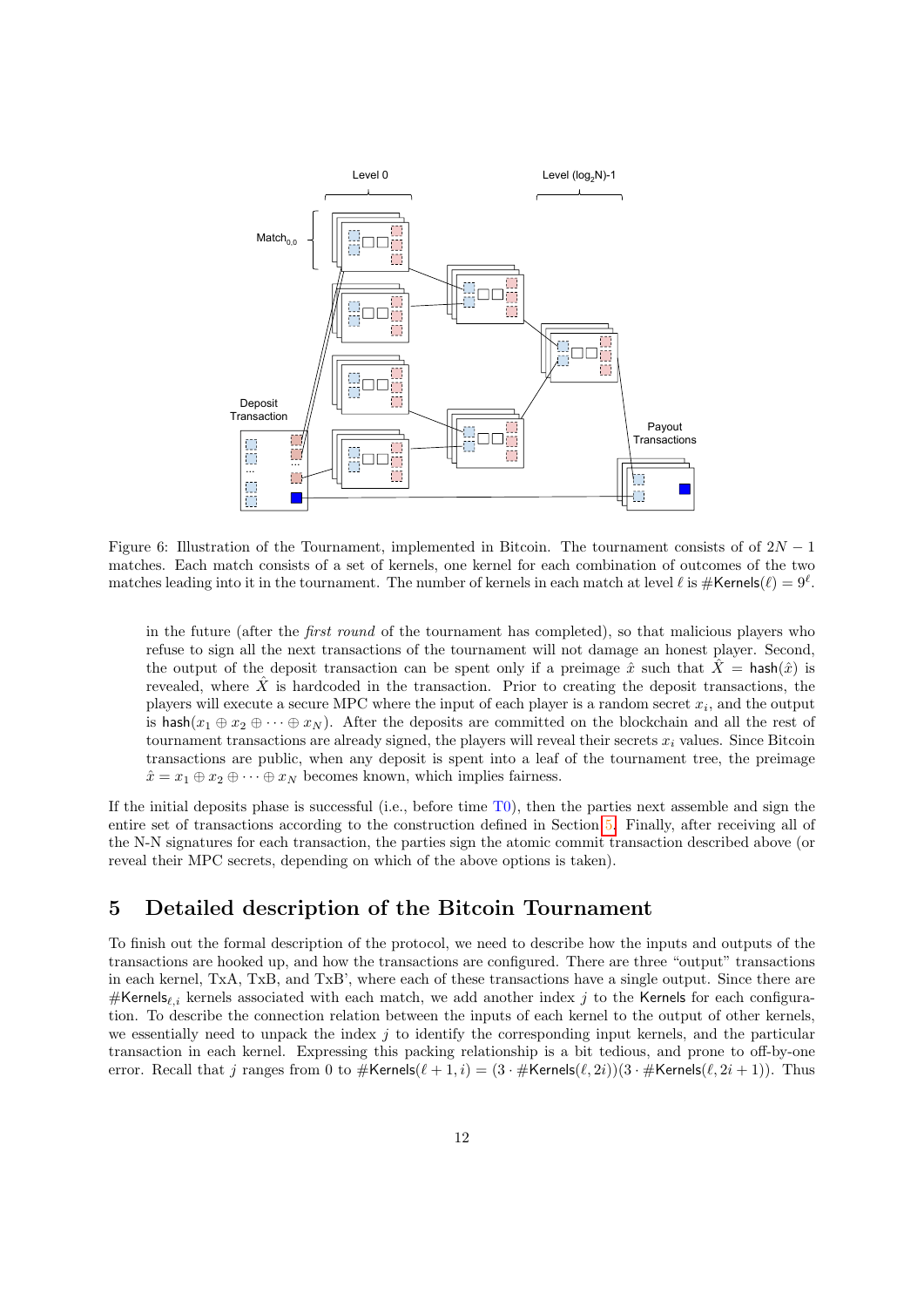we first unpack  $j$  into components

$$
IndexLeft(\ell + 1, i, j) = j/(3 \cdot #Kernels(\ell, 2i + 1))
$$

$$
IndexRight(\ell + 1, i, j) = j \mod (3 \cdot #Kernels(\ell, 2i + 1))
$$

so that IndexLeft identifies the index of the left input kernel and transaction, and IndexRight determines the index of the right. These indexes are then unpacked as a kernel index, in the range 0 to  $\#$ Kernels( $\ell$ ,  $2i+0, 1$ ), and a "Tx" index, in the range 0 to 2.

> $IndexLeftKernel(\ell, i, j) = IndexLeft(\ell, i, j)/3$  $IndexRightKernel(\ell, i, j) = IndexRight(\ell, i, j)/3$  $IndexLeftTx(\ell, i, j) = IndexLeft(\ell, i, j) \mod 3$  $IndexRightTx(\ell, i, j) = IndexRight(\ell, i, j) \mod 3$

This allows us to assemble the input and output connections for each of the kernels.

| $\mathsf{Kernel}_{\ell,2i,\mathsf{IndexLeftKernel}(\ell,i,j)}.\mathit{Tx}[\mathsf{IndexLeftTx}(\ell,i,j)]$ .output       |
|--------------------------------------------------------------------------------------------------------------------------|
| $\mathsf{Kernel}_{\ell,2i+1,\mathsf{IndexRightKernel}(\ell,i,j)}. Tx[\mathsf{IndexRightTx}(\ell,i,j)] . \mathsf{output}$ |
| DepositTx.output[2i]                                                                                                     |
| DepositTx.outputs $[2i + 1]$                                                                                             |
|                                                                                                                          |

Each Kernel must also be instantiated with a random string known to each of the two players. Although the winning player in each match is determined at runtime through the execution of the protocol, the index of each Kernel already indicates a particular set of inputs associated with a particular path through the tournament, so we can define define the players for each kernel with the following.

| Kernel $_{\ell,i,j}$ . Left Player | $\text{Winner}(\ell, i, 3 * j + 0) =$         |
|------------------------------------|-----------------------------------------------|
| Kernel $_{\ell,i,j}$ . RightPlayer | Winner $(\ell, i, 3 * j + 1) =$               |
| Kernel $_{\ell,i,j}$ . LeftPlayer  | $\text{Winner}(\ell, i, 3 * j + 2) =$         |
| Player2i                           | Kernel <sub>0,<i>i</i>,0</sub> . LeftPlayer = |
| Player $2i+1$                      | $\mathsf{Kernel}_{(0, i, 0)}$ . RightPlayer = |
| Winner(IndexLeft $(\ell, i, j)$ )  | $\text{Kernel}_{\ell+1,i,j}$ . LeftPlayer $=$ |
| Winner(IndexRight $(\ell, i, j)$ ) | Kernel $_{\ell+1,i,j}$ . Right Player =       |
|                                    |                                               |

To avoid "replay" attacks in which a malicious players picks the same commitment hash as an honest player so that the XOR'd decommitments will be 0, an honest player should refuse sign the initial deposit transaction (cf. Section [4\)](#page-8-2) in the case that there exist two equal commitment hashes in the transactions of the tournament tree.

#### <span id="page-12-0"></span>6 Reduced cost with Aggregatable or Threshold Signatures

To improve on our multisig-based Bitcoin lottery protocol, we can apply two approaches. The first is to use the Bitcoin-compatible threshold signatures of Goldfeder et al. [\[19\]](#page-15-14), although distributing the initial keys to the players requires either a complex multiparty setup procedure with zero-knowledge proofs, or else a trusted dealer. An alternative approach is to make use of the planned support for Schnorr signatures in Bitcoin [\[16\]](#page-15-15), as this implies an off-chain signature-aggregation protocol whose complexity is on par with the standard Bitcoin CHECKMULTISIGVERIFY opcode. In our analysis (Table [2\)](#page-13-0), we include a row "Lottery w/ Threshold" that accounts for the improved on-chain cost when either of these approaches is taken.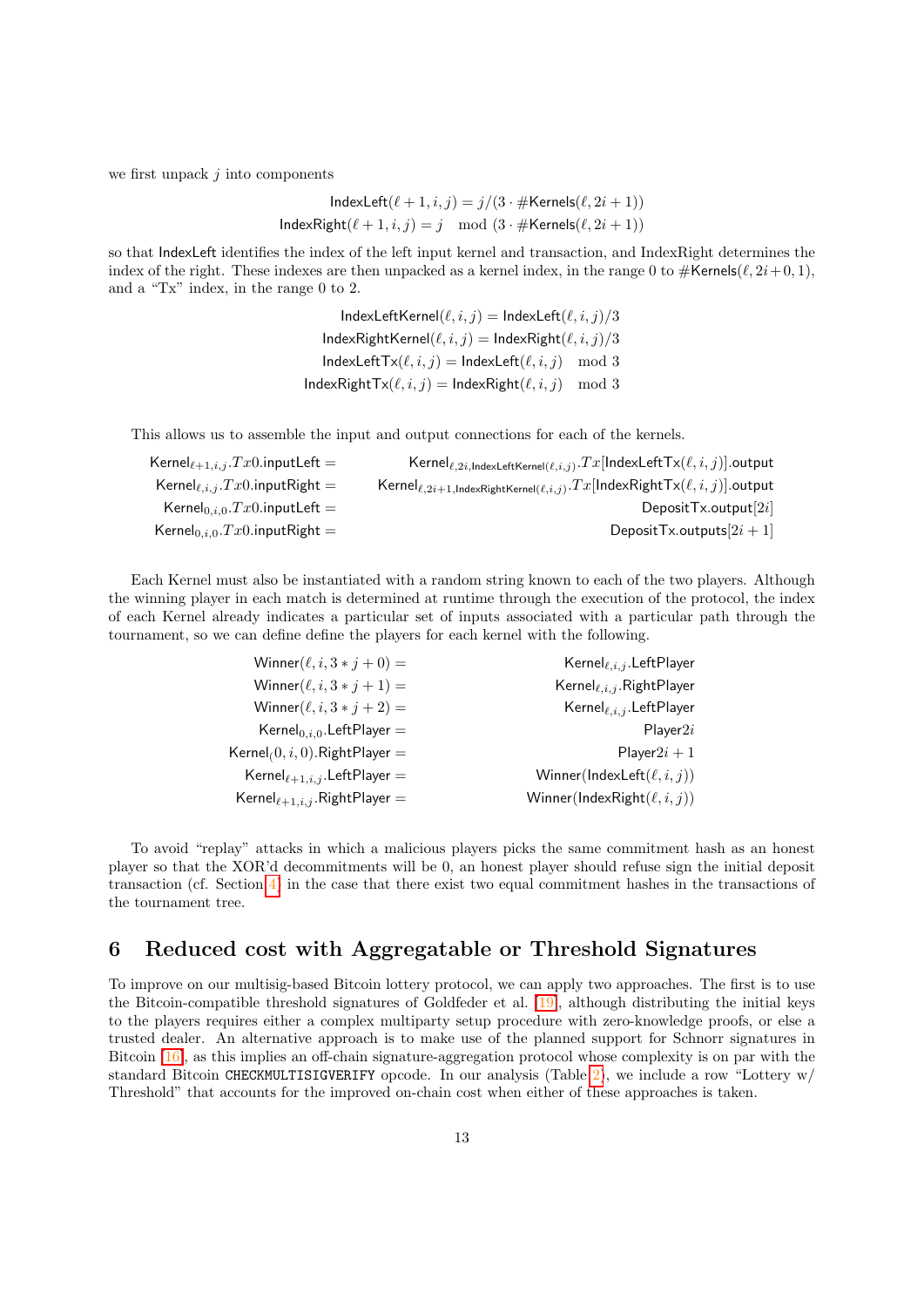<span id="page-13-0"></span>Table 2: Performance Comparison of all Cryptocurrency Lottery Schemes. All values are worst-case. Offchain bytes are per party.

| Scheme                             | Collateral | On-Chain | Off-Chain | Rounds                |             | Distribution | Requirements          |
|------------------------------------|------------|----------|-----------|-----------------------|-------------|--------------|-----------------------|
|                                    |            |          |           | $T_{\mathsf{Commit}}$ | $T_{Final}$ | of Payouts   |                       |
| ADMM14[4]                          | $O(N^2)$   | $O(N^2)$ |           | O(1)                  | O(1)        | Ideal        | Bitcoin               |
| BK14[9]                            | $O(N^2)$   | $O(N^2)$ | $-$       | O(N)                  | O(N)        | Ideal        | $Bitcoin (+CLTV)$     |
| BZ16[6]                            | O(1)       | O(N)     | $O(N^2)$  | $O(\log N)$           | $O(\log N)$ | Non-ideal    | Bitcoin (+Templates)  |
| Bitcoin Lottery (Fig. 6)           |            | $O(N^2)$ | $O(2^N)$  | O(1)                  | $O(\log N)$ | Ideal        | $Bitcoin (+SegWit)$   |
| Bitcoin $w/$ Threshold (Section 4) |            | O(N)     | $O(2^N)$  | O(1)                  | $O(\log N)$ | Ideal        | Bitcoin (+Schnorr)    |
| Bitcoin w/ (MULTIINPUT)            |            | O(N)     | $O(N^2)$  | O(1)                  | $O(\log N)$ | Ideal        | Bitcoin (+MULTIINPUT) |
| Ethereum Lottery (Figs. $1,2,3$ )  |            | O(N)     |           | O(1)                  | $O(\log N)$ | Ideal        | Ethereum              |

#### <span id="page-13-1"></span>7 MULTIINPUT Script Instruction

To avoid the exponential blowup in off-chain transactions, we propose to extend the Bitcoin scripting language by adding the MULTIINPUT opcode. Similarly to the standard CHECKSIGVERIFY, the MULTIINPUT opcode verifies the validity of a signature on the implicit transaction data. However, this implicit data now excludes the pair of input NTXID and index  $(tx_0, i_0)$ . Instead, MULTIINPUT takes a hardcoded set  $S = \{(tx_j, i_j)\}_{j=1}^c$ of such pairs, and validates that the input  $(tx_0, i_0)$  belongs to S. Thus, if a valid signature on the transaction is already available, any currently unspent output from S can be attached to the transaction and thereby make it valid.

In the case of the tournament protocol, the unique outcomes of Fig. [5](#page-9-0) across all the possible identities of the winners can be "compressed" via MULTIINPUT into a single outcome. For example, if player  $P_2 \in$  ${P_1, P_2, P_3, P_4}$  wins against either of  ${P_5, P_6, P_7, P_8}$ , then there are  $c < 2 \cdot 4$  combinations of unique inputs that imply that  $P_2$  won her competition in this level of the tournament, where the "2" factor is due to the different ways to win (cf. Section  $4$  and Fig. [5\)](#page-9-0), and the "4" factor corresponds to the combinations  $(P_2, P_5), (P_2, P_6), (P_2, P_7), (P_2, P_8)$ . Hence, these c unique combinations can be compressed via a MULTIINPUT transaction, and therefore there would be only a single NTXID that corresponds to  $P_2$  winning in this level of the tournament.

Without MULTIINPUT, the total waiting time until the Bitcoin tournament terminates is  $2\tau \cdot \log N$ , where  $\tau$  is the confidence level for irreversibility (e.g.,  $\tau = 6$  block confirmations) and the factor 2 is due to the intermediate extra transaction that is needed in Fig. [5.](#page-9-0) Therefore, with MULTIINPUT the total waiting time until termination becomes  $4\tau \cdot \log N$ , due to the extra "compression" transactions.

Since MULTIINPUT allows for unique NTXIDs as the identities of the winners at each 2-party lottery of the tournament, the overall amount of off-chain signed transactions is  $O((\frac{n}{2})^2 + 2 \cdot (\frac{n}{4})^2 + 4 \cdot (\frac{n}{8})^2 + ...) = O(n^2)$ .

## 8 Discussion and Conclusion

We have presented two protocol variations of fair commitment-based lotteries, implementable in Ethereum and in Bitcoin. Our protocols overcome the significant  $O(N^2)$  "collateral cost" of prior-known lotteries, eliminating this requirement altogether. See Table [2](#page-13-0) for a comparison between the prior lotteries and our lotteries. The improved lottery protocols that we presented can be deployed as applications in their own right (i.e., for a gambling game), or as a coin-flipping primitives for leader election (e.g., as part of a proof-of-stake protocol). We reflect on the implications of our work for the design of cryptocurrency platforms.

Collateral Costs. Based on our effort in optimizing the collateral requirements of the Bitcoin lottery, we conjecture that the  $O(2^N)$  setup requirement *cannot* be overcome for zero-collateral lotteries in the Bitcoin(+SegWit) model, and that zero-collateral lotteries are impossible in Bitcoin at the time of writing (prior to SegWit).

In our analysis, we make a fine-grained evaluation of the collateral costs of the protocol, including both the magnitude (measured in dollars) and the time it is encumbered (e.g., we distinguish between early release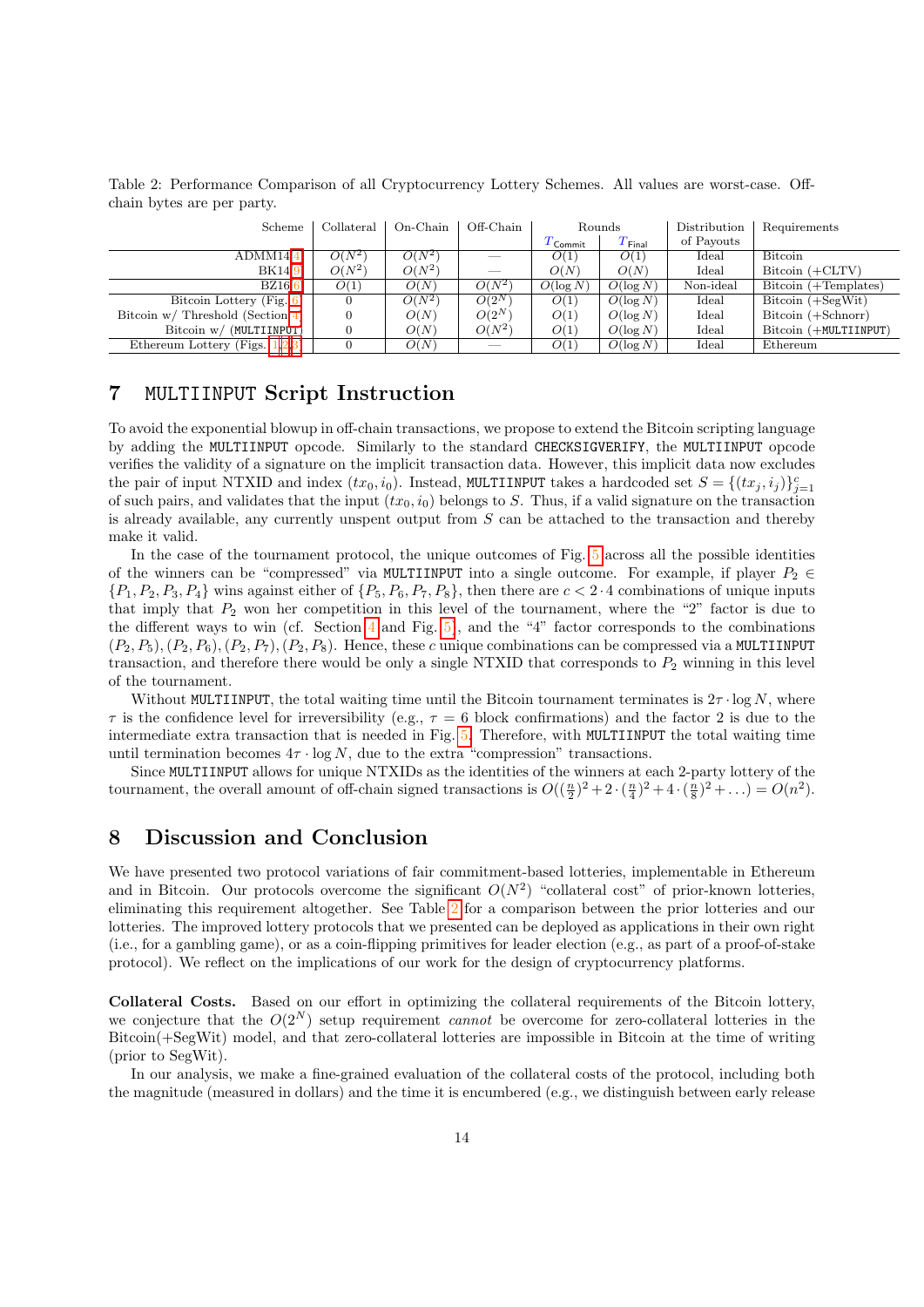of collateral in the abort phase and the final phase). However, many applications, not just lotteries, also rely on collateral deposits in order to enforce properties like fairness. We therefore recommend that collateral costs be explicitly considered when evaluating cryptocurrency applications more generally.

Qualitative Advantages of the Ethereum Tournament over the Bitcoin Tournament. In addition to the reduced complexity, the stateful nature of Ethereum transactions also provide resistance to denial of service (DoS) attacks. Indeed, our Ethereum lottery tournament contracts do not rely on hardcoded identities, and therefore any N players that join the tournament (by making a valid deposit before the initial deposits timeout  $T_{\text{Commit}}$ ) will force the state of the lottery to become operational. The reason for this is that each valid deposit is published on the blockchain, and thus turns irreversible via PoW. The Bitcoin tournament of Section [4](#page-8-2) can also be regarded as a free-for-all lottery, but it is susceptible to DoS. That is, any set of players can agree to run the off-chain protocol for signing the tournament transactions, starting from the root and progressing towards the leaves. However, a malicious player who would then abort instead of making the initial deposit will cause all the other players to restart (hence, the DoS is at least as severe as CoinJoin based mixing, cf. [\[37,](#page-16-14) [38,](#page-16-4) [22,](#page-15-16) [21\]](#page-15-4)).

Compositionality of Ethereum vs. Bitcoin. Bitcoin and Ethereum both provide smart contract programming interfaces. However, the philosophy between the two are markedly different. Ethereum favors generality and expressiveness, while Bitcoin is intended to provide a small attack surface. While Bitcoin has gradually expands the expressiveness [\[5,](#page-14-4) [40,](#page-16-8) [17\]](#page-15-8) of its language, Ethereum begins with a "Turing complete" language intended for general-purpose use. Many desirable functionalities, such as micropayments, joint accounts, kickstarter-style assurance contracts, can be implemented in either language [\[20,](#page-15-17) [12\]](#page-15-18).

A virtue of the Ethereum language design is that contracts provide a nicely composable abstraction, which our Ethereum protocol makes use of. In fact, Ethereum's process-based model (each contract is effectively an independent process in the operating system) closely matches the pseudocode used in cryptography. [\[24,](#page-15-6) [30\]](#page-16-7) Based on this experience, we make a general recommendation that when developing a new cryptocurrency application, one begins by using a generic Ethereum-model pseudocode, and then adapt it to a Bitcoinspecific implementation if desired.

## References

- <span id="page-14-0"></span>[1] Yehuda Afek, Eli Gafni, John Tromp, and Paul MB Vitányi. Wait-free test-and-set. In International Workshop on Distributed Algorithms, pages 85–94. Springer, 1992.
- <span id="page-14-6"></span>[2] Marcin Andrychowicz and Stefan Dziembowski. Distributed cryptography based on the proofs of work. In Crypto, 2015. <http://eprint.iacr.org/2014/796>.
- <span id="page-14-3"></span>[3] Marcin Andrychowicz, Stefan Dziembowski, Daniel Malinowski, and Lukasz Mazurek. Fair two-party computations via bitcoin deposits. In International Conference on Financial Cryptography and Data Security, pages 105–121. Springer, 2014.
- <span id="page-14-1"></span>[4] Marcin Andrychowicz, Stefan Dziembowski, Daniel Malinowski, and Lukasz Mazurek. Secure Multiparty Computations on Bitcoin. In IEEE Symposium on Security and Privacy, 2014.
- <span id="page-14-4"></span>[5] Marcin Andrychowicz, Stefan Dziembowski, Daniel Malinowski, and Lukasz Mazurek. On the Malleability of Bitcoin Transactions. In Workshop on Bitcoin Research, 2015.
- <span id="page-14-5"></span>[6] Massimo Bartoletti and Roberto Zunino. Constant-deposit multiparty lotteries on bitcoin. IACR Cryptology ePrint Archive, 2016:955, 2016.
- <span id="page-14-2"></span>[7] Eli Ben-Sasson, Alessandro Chiesa, Christina Garman, Matthew Green, Ian Miers, Eran Tromer, and Madars Virza. Zerocash: Decentralized anonymous payments from Bitcoin. In IEEE Symposium on Security and Privacy, 2014.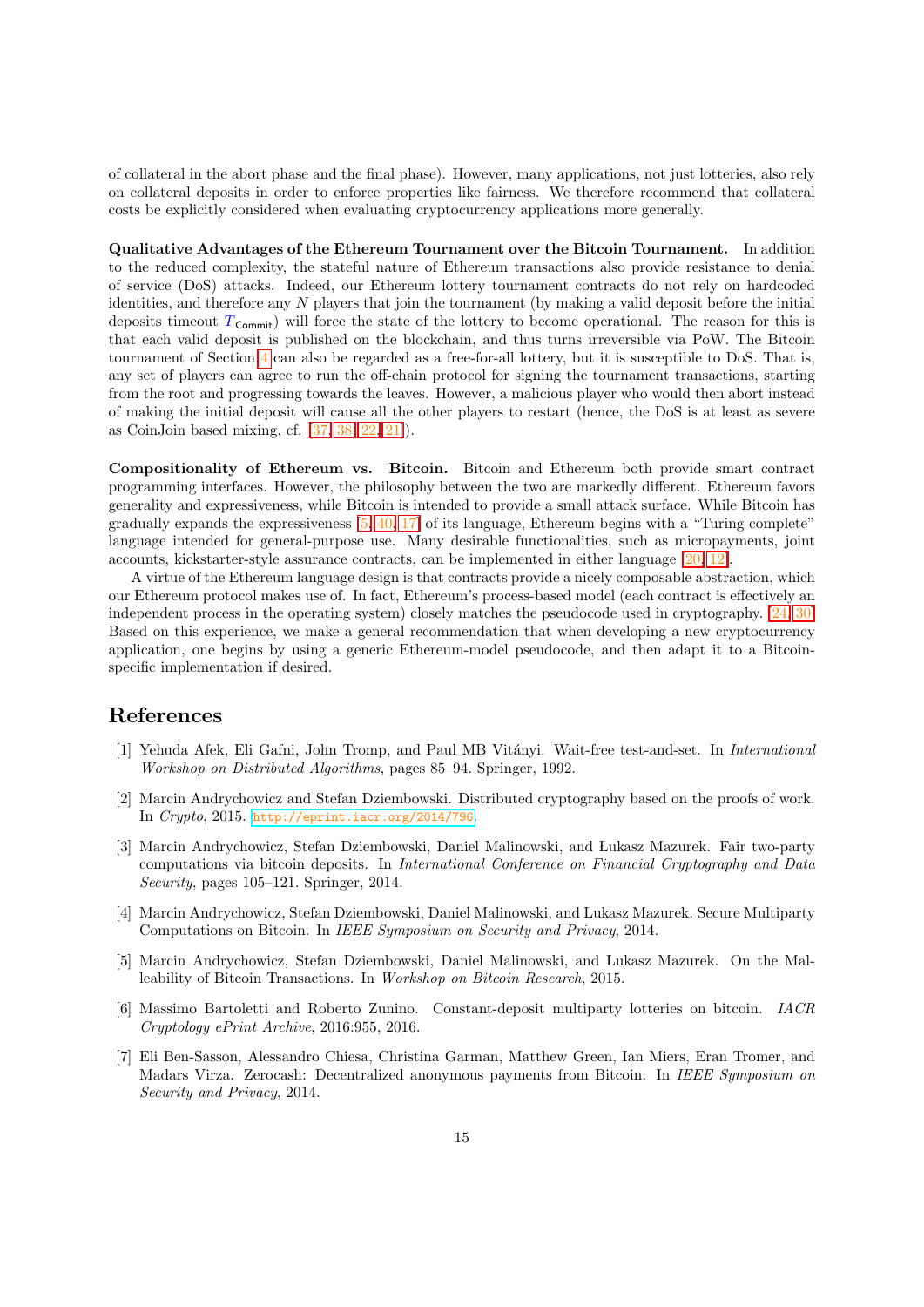- <span id="page-15-13"></span>[8] Iddo Bentov, Ariel Gabizon, and David Zuckerman. Bitcoin beacon. CoRR, abs/1605.04559, 2016.
- <span id="page-15-0"></span>[9] Iddo Bentov and Ranjit Kumaresan. How to Use Bitcoin to Design Fair Protocols. In CRYPTO, 2014.
- <span id="page-15-3"></span>[10] Iddo Bentov, Alex Mizrahi, and Meni Rosenfeld. Decentralized prediction market without arbiters. In Financial Cryptography 4th Bitcoin Workshop, 2017. <https://arxiv.org/abs/1701.08421>.
- <span id="page-15-11"></span>[11] Joseph Bonneau, Jeremy Clark, and Steven Goldfeder. On bitcoin as a public randomness source, 2015. <https://eprint.iacr.org/2015/1015>.
- <span id="page-15-18"></span>[12] Vitalik Buterin. Ethereum white paper. <https://github.com/ethereum/wiki/wiki/White-Paper>, 2013.
- <span id="page-15-2"></span>[13] Jeremy Clark, Joseph Bonneau, Edward W. Felten, Joshua A. Kroll, Andrew Miller, and Arvind Narayanan. On Decentralizing Prediction Markets and Order Books. In WEIS, 2014.
- <span id="page-15-9"></span>[14] Christian Decker and Roger Wattenhofer. Bitcoin transaction malleability and mtgox. In European Symposium on Research in Computer Security, pages 313–326. Springer, 2014.
- <span id="page-15-1"></span>[15] Kevin Delmolino, Mitchell Arnett, Ahmed E Kosba, Andrew Miller, and Elaine Shi. Step by step towards creating a safe smart contract: Lessons and insights from a cryptocurrency lab. Bitcoin Research Workshop, 2016.
- <span id="page-15-15"></span>[16] Bitcoin Core developers. Segregated witness: the next steps. [https://bitcoincore.org/en/2016/06/](https://bitcoincore.org/en/2016/06/24/segwit-next-steps/#schnorr-signatures) [24/segwit-next-steps/#schnorr-signatures](https://bitcoincore.org/en/2016/06/24/segwit-next-steps/#schnorr-signatures), 2016.
- <span id="page-15-8"></span>[17] Pieter Wuille Eric Lombrozo, Johnson Lau. Segregated witness. BIP 141, [https://github.com/](https://github.com/bitcoin/bips/blob/master/bip-0141.mediawiki) [bitcoin/bips/blob/master/bip-0141.mediawiki](https://github.com/bitcoin/bips/blob/master/bip-0141.mediawiki), December 2015.
- <span id="page-15-5"></span>[18] Juan Garay, Aggelos Kiayias, and Nikos Leonardos. The bitcoin backbone protocol: Analysis and applications. In Annual International Conference on the Theory and Applications of Cryptographic Techniques, pages 281–310. Springer, 2015.
- <span id="page-15-14"></span>[19] R. Gennaro, S. Goldfeder, and A. Narayanan. Threshold-optimal DSA/ECDSA signatures and an application to bitcoin wallet security. In 14th ACNS, 2016.
- <span id="page-15-17"></span>[20] Mike Hearn. Contract (bitcoin wiki). <https://en.bitcoin.it/wiki/Contract>, 2013.
- <span id="page-15-4"></span>[21] Ethan Heilman, Leen Alshenibr, Foteini Baldimtsi, Alessandra Scafuro, and Sharon Goldberg. Tumblebit: An untrusted bitcoin-compatible anonymous payment hub. Technical report, Cryptology ePrint Archive, Report 2016/575, 2016.
- <span id="page-15-16"></span>[22] Ethan Heilman, Foteini Baldimtsi, and Sharon Goldberg. Blindly signed contracts: Anonymous onblockchain and off-blockchain bitcoin transactions. In Bitcoin Workshop, Financial Cryptography, 2016.
- <span id="page-15-7"></span>[23] Aggelos Kiayias, Hong-Sheng Zhou, and Vassilis Zikas. Fair and robust multi-party computation using a global transaction ledger. In Annual International Conference on the Theory and Applications of Cryptographic Techniques, pages 705–734. Springer, 2016.
- <span id="page-15-6"></span>[24] A. Kosba, A. Miller, E. Shi, Z. Wen, and C. Papamanthou. Hawk: The blockchain model of cryptography and privacy-preserving smart contracts. In 2016 IEEE Symposium on Security and Privacy (SP), pages 839–858, May 2016.
- <span id="page-15-10"></span>[25] Ranjit Kumaresan and Iddo Bentov. How to Use Bitcoin to Incentivize Correct Computations. In CCS, 2014.
- <span id="page-15-12"></span>[26] Arjen K. Lenstra and Benjamin Wesolowski. A random zoo: sloth, unicorn, and trx. IACR Cryptology ePrint Archive, 2015:366, 2015.